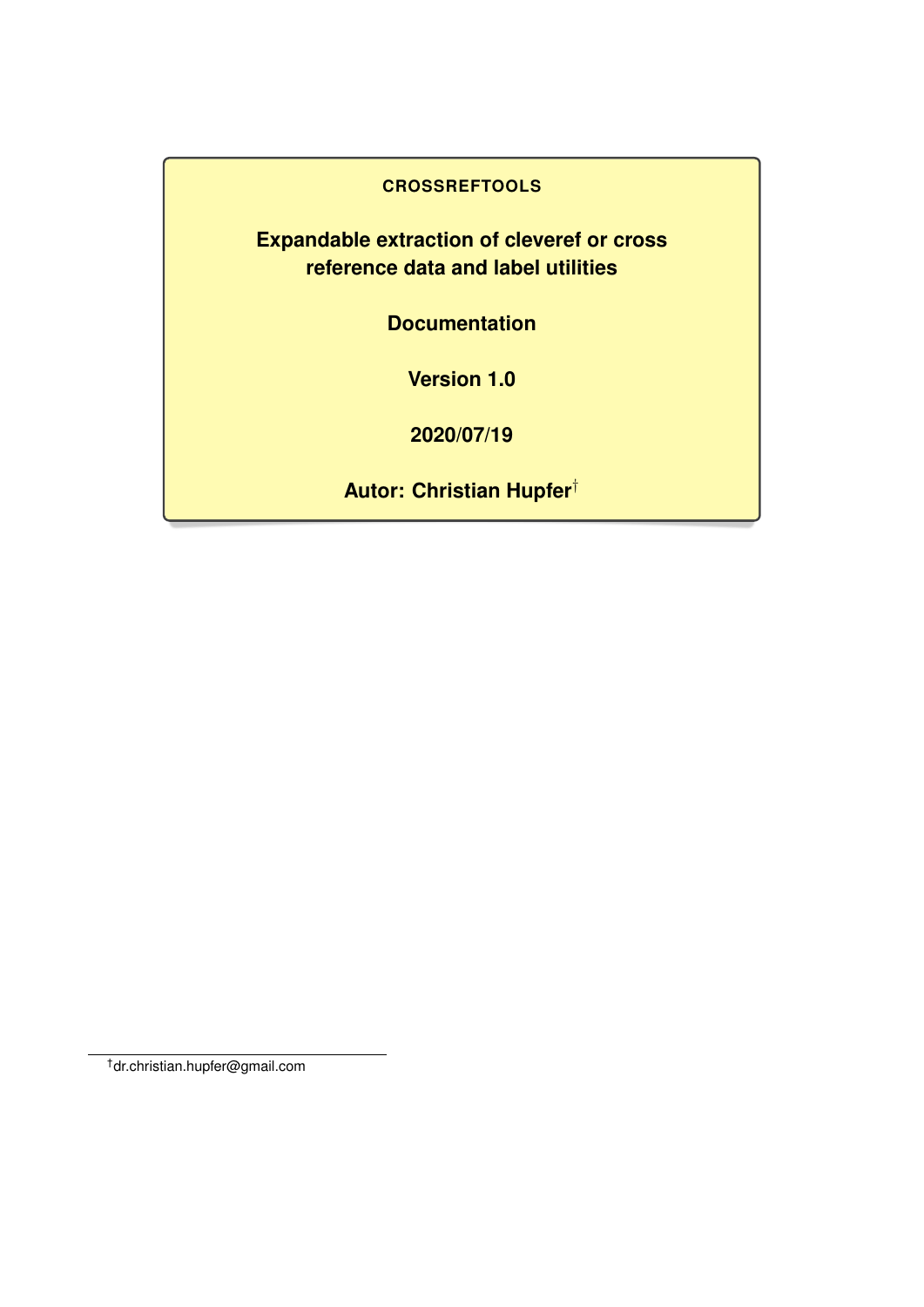# <span id="page-1-0"></span>**Contents**

|             | <b>Contents</b><br>$\mathbf 2$                                   |                  |  |
|-------------|------------------------------------------------------------------|------------------|--|
|             | <b>List of labels</b>                                            | 5                |  |
| I           | <b>Introduction</b>                                              | 7                |  |
| 1           | Requirements, loading and incompatibilities<br>1.1<br>1.2<br>1.3 | 8<br>8<br>8<br>9 |  |
| Ш           | <b>Macro descriptions</b>                                        | 10               |  |
| $\mathbf 2$ | Indicating undefined references                                  | 10               |  |
| 3           | <b>Extracting information from regular labels</b>                | 11               |  |
| 4           | <b>Extracting information from cleveref</b><br>4.1               | 12<br>15         |  |
| 5           | Lower and upper case references                                  | 15               |  |
| 6           | <b>Convenience macros</b>                                        | 15               |  |
| 7           | <b>Placing more generic labels</b>                               | 16               |  |
| 8           | <b>Checking for label existence</b>                              | 18               |  |
| 9           | <b>Displaying label information</b><br>9.1<br>9.2                | 18<br>19<br>20   |  |
| Ш           | <b>Examples</b>                                                  | 21               |  |
|             | 10 Driver example                                                | 21               |  |
| IV          | <b>Meta information</b>                                          | 26               |  |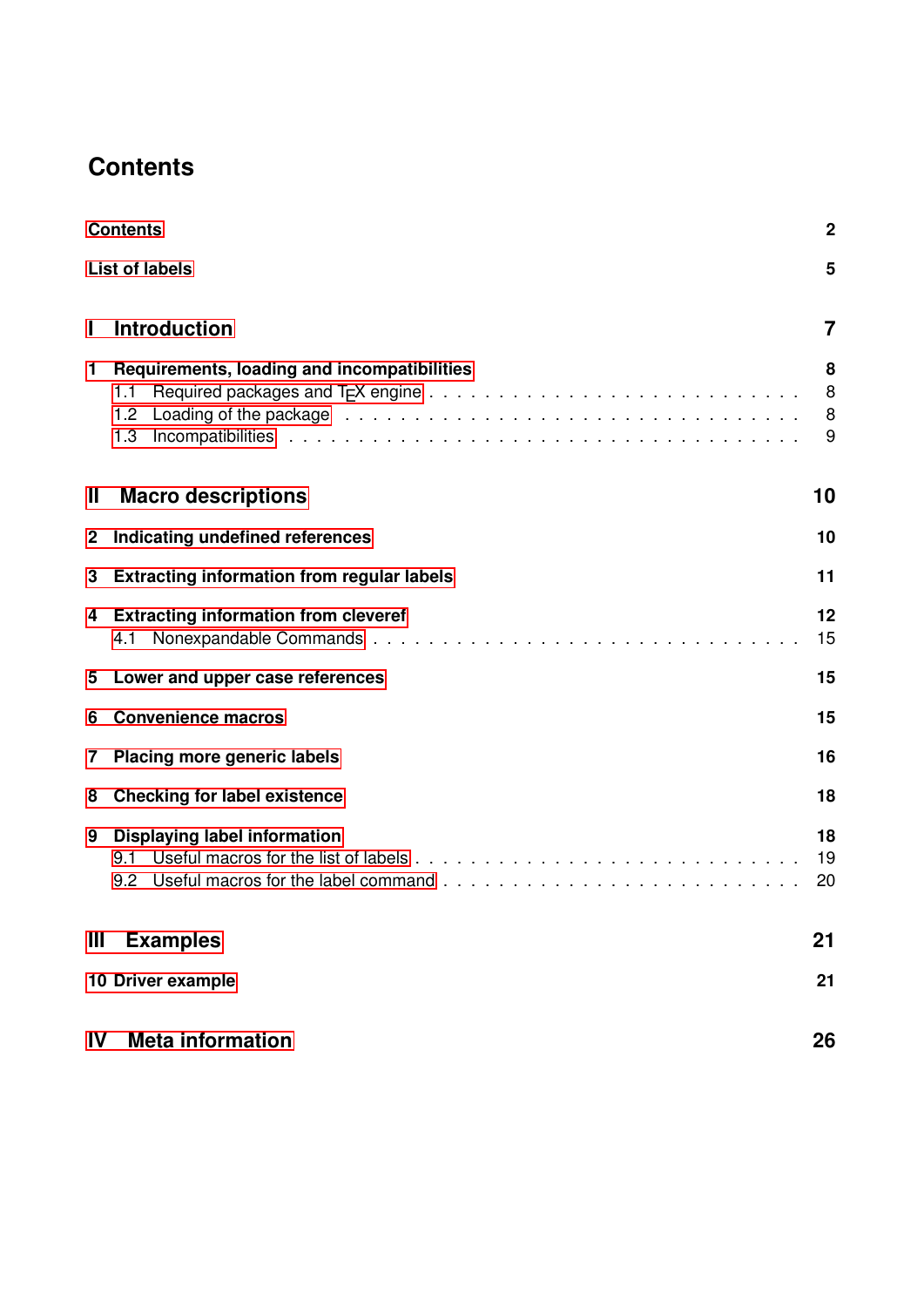| 11 Acknowledgements       | 26 |
|---------------------------|----|
| <b>12 Version history</b> | 26 |
| <b>Index</b>              | 28 |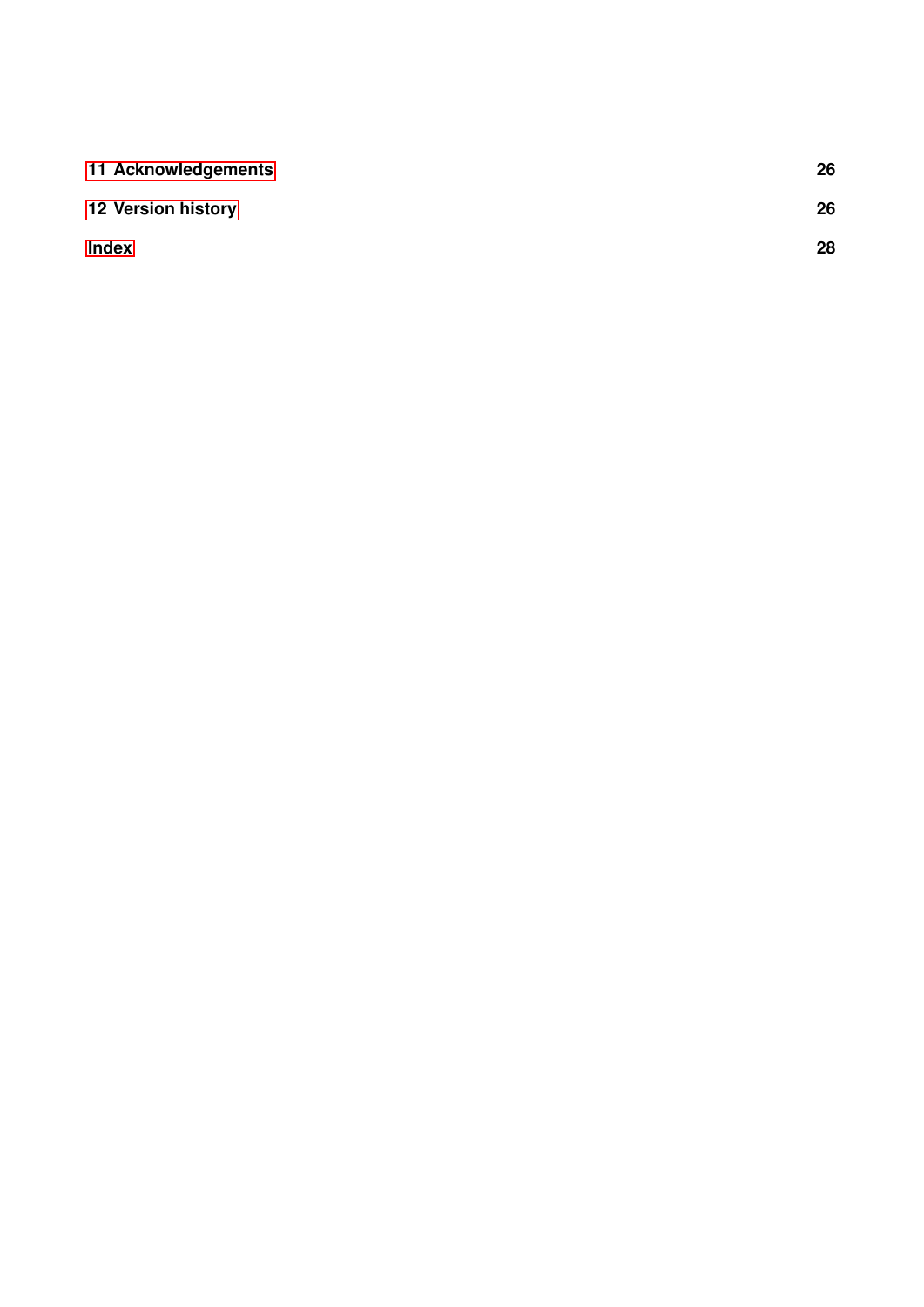# **Typographical conventions**

Throughout this documentation following symbols and conventions are used:

- **foo** means a the class foo
- Q **foo** names a package foo
- **F** foo indicates a counter named foo
- **h** foo will indicate either a file named foo or a file extension foo
- @ foo will indicate some files
- $\blacklozenge$  foo names a special feature or tag foo
- $\mathbf{Q}_e$  foo deals with a command or package option named foo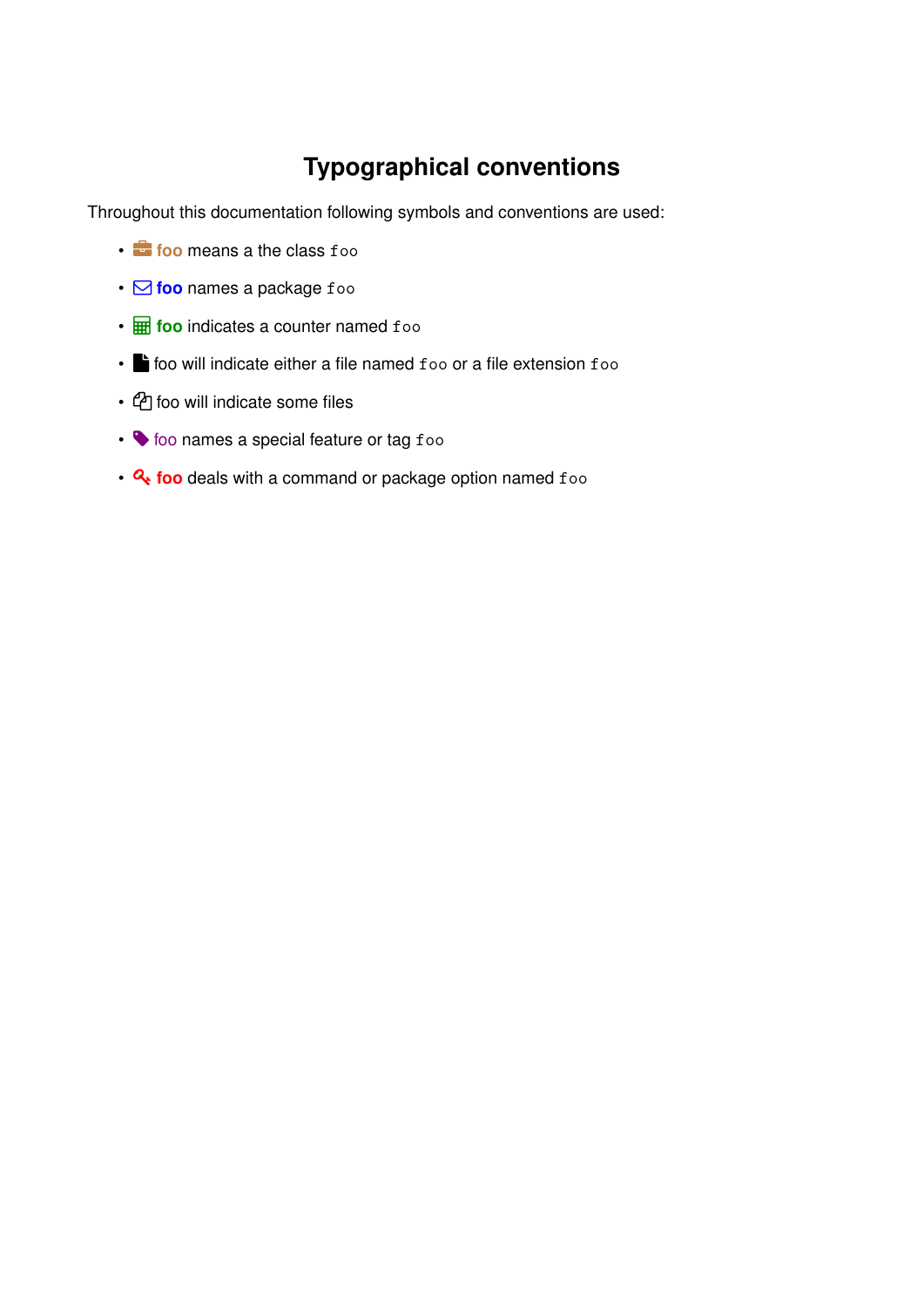# <span id="page-4-0"></span>**List of labels**

|   | 1.2 subsection::loadingofpackage<br>8 |    |
|---|---------------------------------------|----|
|   | 1.3 subsection:incompatibilities      | 9  |
|   | com:crtrefundefinedtext               | 10 |
|   | com:crtcrefundefinedcountervalue      | 11 |
| 3 | section:extractingregularlabels       | 11 |
|   | com:crtextractref                     | 11 |
|   | com:crtcrefpage                       | 11 |
|   | com:crtrefnumber                      | 11 |
|   | com:crtrefname                        | 11 |
|   | com:crtrefanchor                      | 11 |
|   | com:crtrefunused                      | 12 |
|   | com:crtrefcounter                     | 12 |
|   | com:crtextractcref                    | 13 |
|   | com:crtcrefcounter                    | 13 |
|   | com:crtcrefnumber                     | 13 |
|   | com:crtcrefcountervalue               | 13 |
|   | com:crtcrefresult                     | 13 |
|   | com:crtcrefreference                  | 13 |
|   | com:crtcrefname                       | 13 |
|   | com:crtCrefname                       | 14 |
|   | com:crtcrefpluralname                 | 14 |
|   | com:crtCrefpluralname                 | 14 |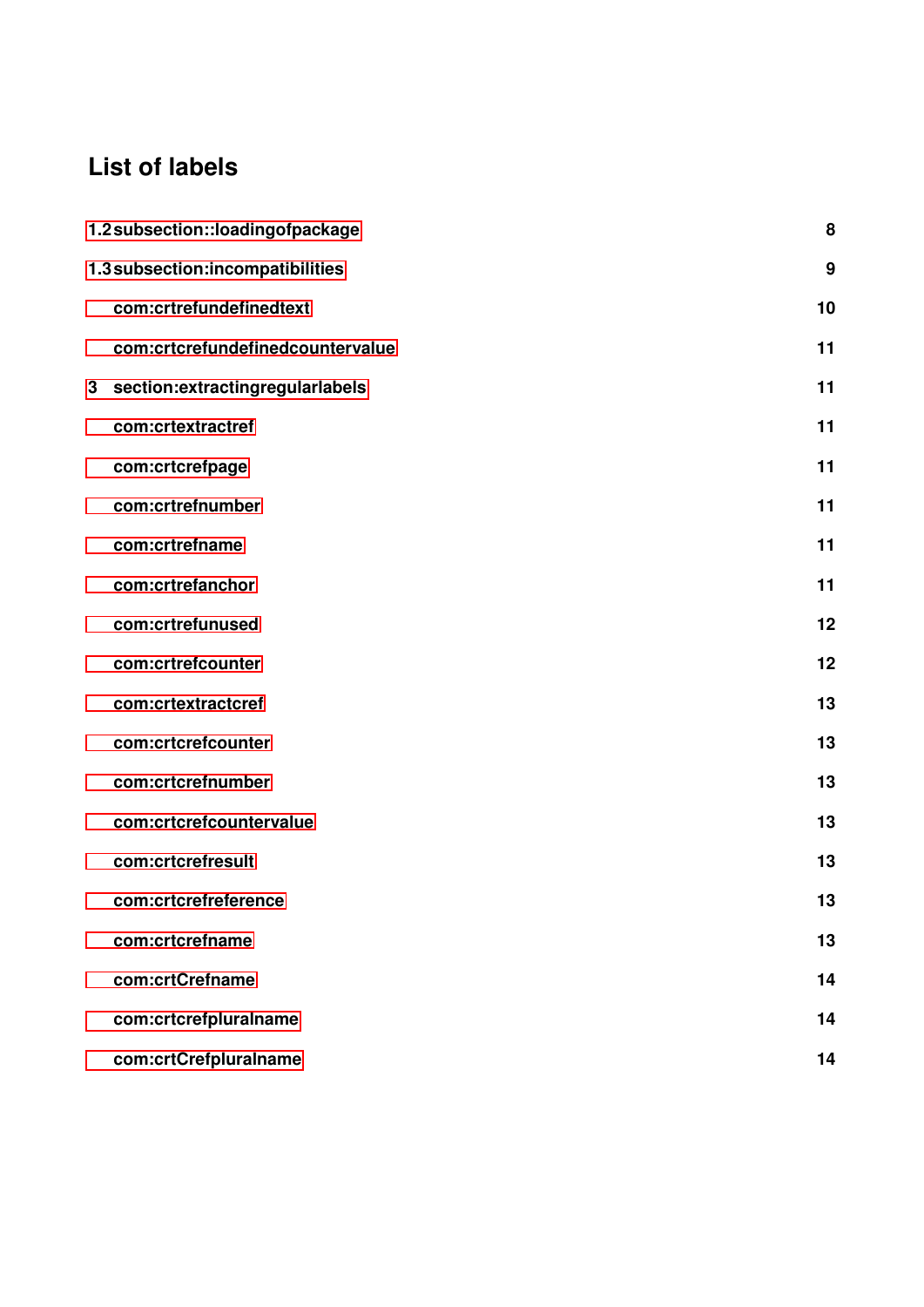|   | com:crtcrefnamebylabel          | 14 |
|---|---------------------------------|----|
|   | com:crtCrefnamebylabel          | 14 |
|   | com:crtcref                     | 14 |
|   | com:crtCref                     | 14 |
|   | com:crthyperlink                | 15 |
|   | com:crthypercref                | 15 |
|   | com:crthyperCref                | 15 |
|   | com:crtlnameref                 | 15 |
|   | com:crtlnameref*                | 15 |
|   | com:crtunameref                 | 15 |
|   | com:crtunameref*                | 15 |
|   | com:crtnameref                  | 16 |
|   | com:crtnameref*                 | 16 |
| 7 | section::placing-generic-labels | 16 |
|   | com:crtprovidecurrentlabel      | 16 |
|   | com:crtprovidecurrentlabelname  | 16 |
|   | com:crtprovidecurrentlabelinfo  | 16 |
|   | com:crtcrossreflabel            | 16 |
|   | com:crtcrossreflabel*           | 17 |
| 8 | sec:checkinglabelexistence      | 18 |
|   | com:crtifdefinedlabel           | 18 |
|   | com:crtifundefinedlabel         | 18 |
|   | com:crtcrefifdefinedlabel       | 18 |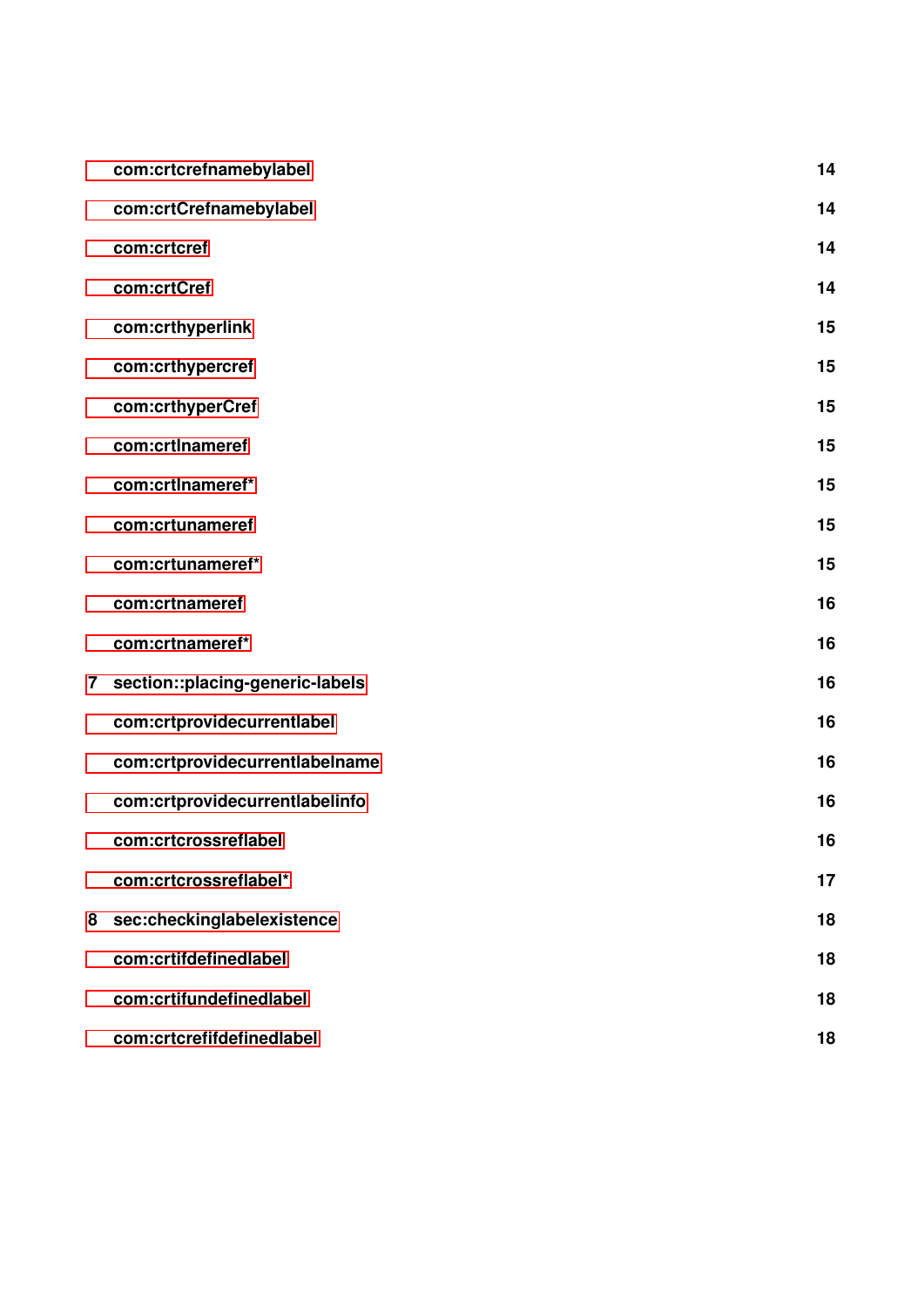<span id="page-6-1"></span>

|   | com:crtcrefifundefinedlabel        | 18 |
|---|------------------------------------|----|
| 9 | section::listoflabels              | 18 |
|   | com:crtlistoflabels                | 19 |
|   | com:crtlistoflabels*               | 19 |
|   | com:crtlistoflabelsfileextension   | 19 |
|   | com:crt@listoflabelsfileextension  | 19 |
|   | com:listoflabelsname               | 19 |
|   | com:crtlistoflabelsstructurelevel  | 19 |
|   | com:crt@listoflabelsstructurelevel | 19 |
|   | com:crtprelabelhook                | 20 |
|   | com:crtpostlabelhook               | 20 |
|   | 11 section::acknowledgements       | 26 |

# <span id="page-6-0"></span>**Part I Introduction**

# **Table of Contents**

| Requirements, loading and incompatibilities                                                                                                                                                                                    |  |
|--------------------------------------------------------------------------------------------------------------------------------------------------------------------------------------------------------------------------------|--|
|                                                                                                                                                                                                                                |  |
| 1.2 Loading of the package education is a series of the package education is a series of the package education is a series of the basic series of the package education is a series of the series of the basic series of the b |  |
|                                                                                                                                                                                                                                |  |

# **Preface**

This package provides expandable extraction of information stored in labels generated with **⊠ cleveref** and regular labels written by the usual \label macro, regardless whether  $\boxtimes$  **hyperref** is loaded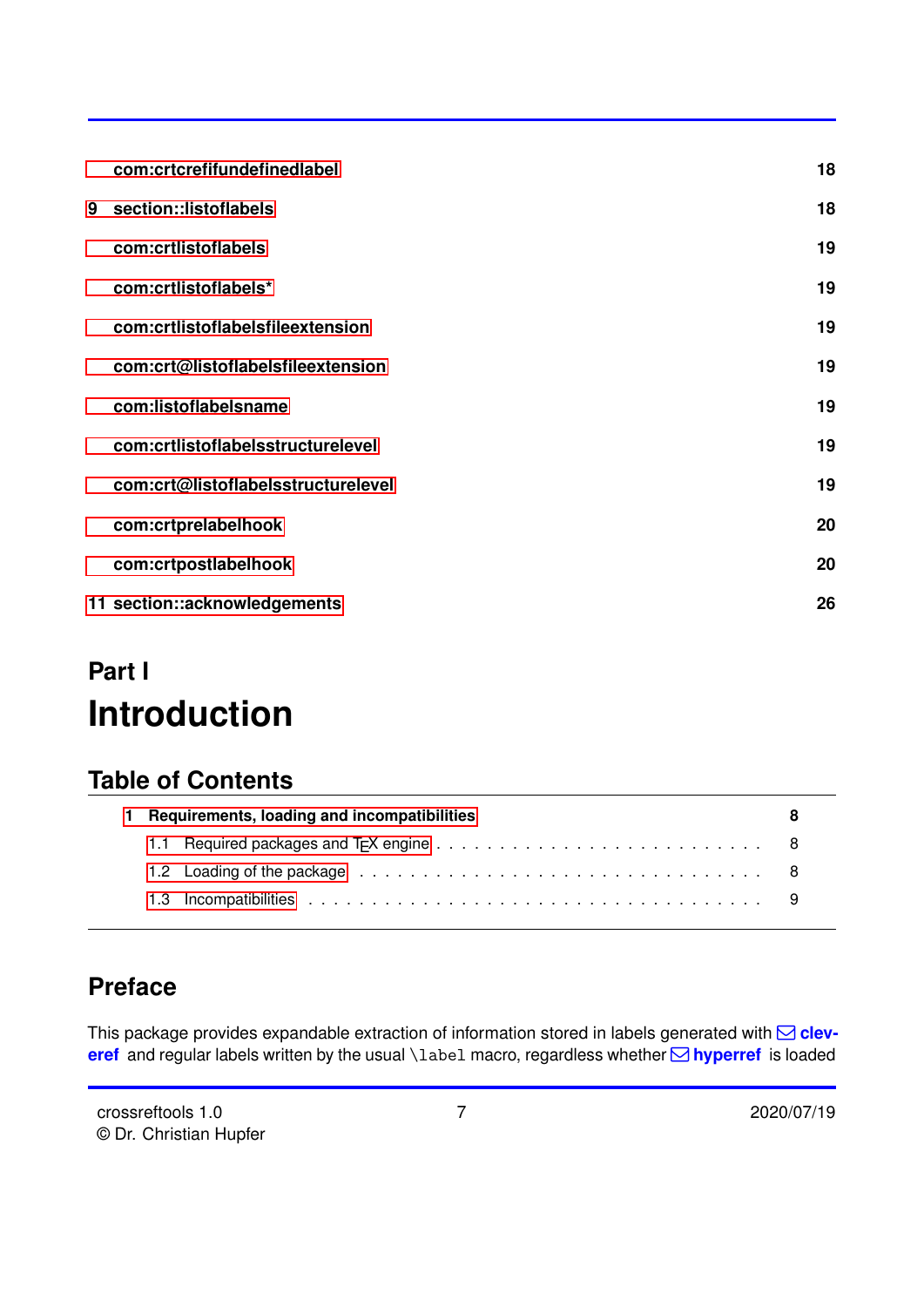<span id="page-7-3"></span>or not. For those regular cross-reference information  $\Box$  **crossreftools** works in a  $\Box$  **refcount** - like manner.

Whereas  $\boxdot$  cleveref provides *\labelcref and other commands or \ref from standard LATEX2e* kernel none of those are expandable and can not be used in an \edef - approach.

Most times class and package authors will benefit of this package, but there might be usual documents that need the features of Q **crossreftools**

All macros from this package use the prefix  $\texttt{\char'{1}}\cup\texttt{c}$  ,  $\ldots$  , eg  $\texttt{\char'{1}}\cup\texttt{c}$ 

# <span id="page-7-0"></span>**1 Requirements, loading and incompatibilities**

### <span id="page-7-1"></span>**1.1 Required packages and T<sub>F</sub>X engine**

The package does not require features from  $XeE\nabla F$  or Lua $E\nabla F$  but can be run with those features as well as with LATEX or pdfLATEX. The compilation documentation requires however pdfLATEX as of version 1.0.

No packages are loaded by **○ crossreftools**, this package does neither load **○ hyperref** nor Q **cleveref** itself.

### <span id="page-7-2"></span>**1.2 Loading of the package**

Loading is done with

**!**

\usepackage[options]{crossreftools}

As of version  $1.0 \times$  **crossreftools** does have following option(s):

• draft

By default, unless specified as package or class option, **Q crossreftools** works in draft mode, i.e.  $\blacktriangleright$  List of Labels is enabled, see section [Displaying label information](#page-17-1) for more on this.

• final

This disables the feature  $\blacklozenge$  List of Labels, see section [Displaying label information](#page-17-1) for more information about this feature – it is considered to be unnecessary having a List of Labels in a final version of document.

By default, the package works in draft - mode, unless the class option final is specified already. In this case, the package option final can be omitted.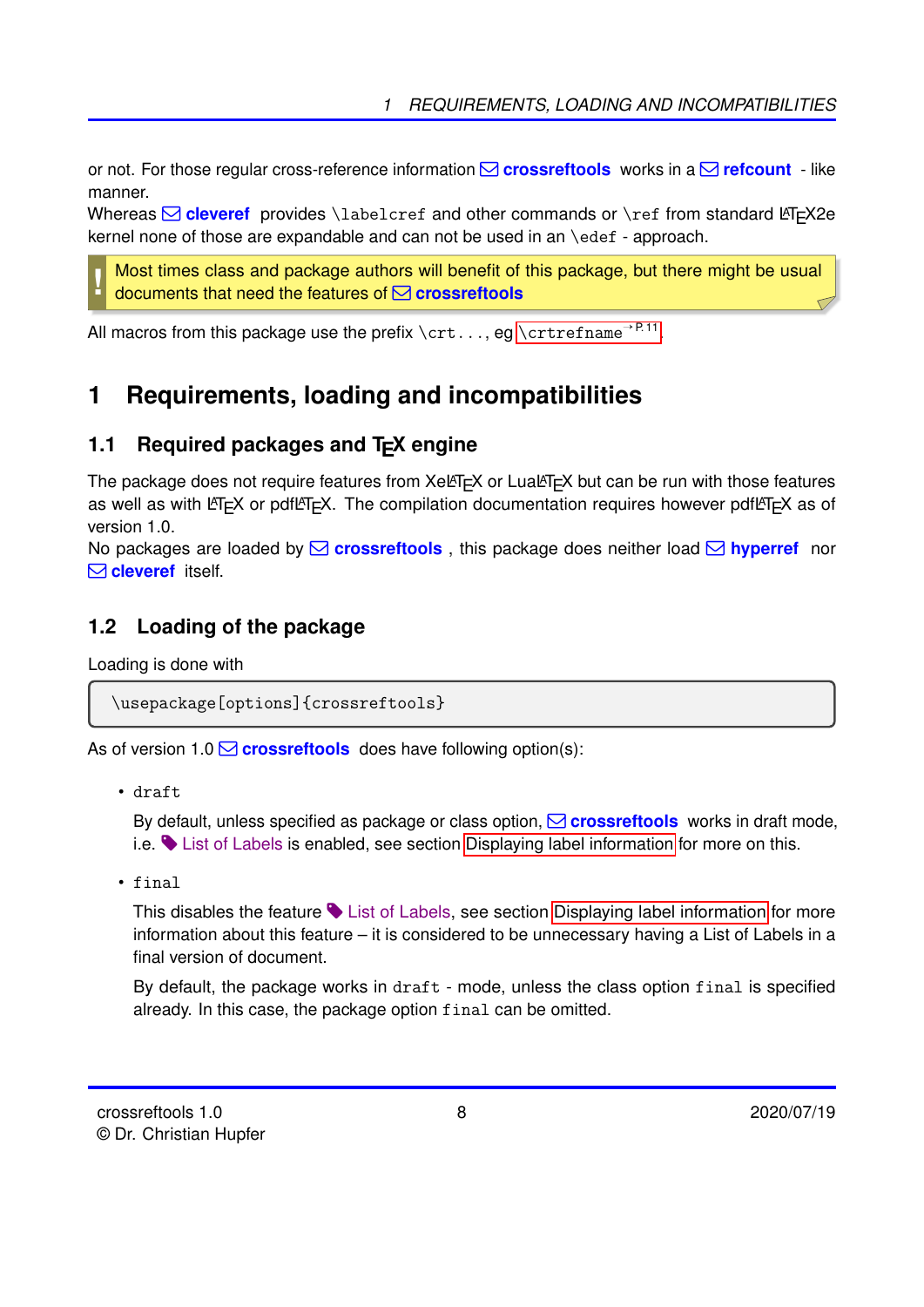<span id="page-8-1"></span>• cleverefcompat

Use this option if the  $\Box$  **cleveref** version is older than 0.21.

**!** With the release of  $\leq$  **cleveref** version 0.21 (dating to 2018/02/08) the format of stored information by \label changed and causes wrong output of [\crtcrefpage](#page-10-3)<sup>→P.11</sup>. Since version v0.5 2018-02-23 this change is caught with  $\zeta$ rtcrefpage<sup>→P.11</sup>.

There is no loading order required. The macros related to  $\boxtimes$  **cleveref** expand to [JUNDEFINED] if Q **cleveref** is not loaded.

**!** In order to ensure that the changes to the cross referencing system introduced by  $\boxtimes$  hyperref and Q **cleveref** it is recommened to load Q **crossreftools** after both packages.

### <span id="page-8-0"></span>**1.3 Incompatibilities**

• Plain T<sub>F</sub>X:

As of 1.0 this package cannot be used with plain  $T \not\subset X$ , since there is no real built-in support for cross-referencing in plain T<sub>F</sub>X.

• Issue with \tcb@cs from the  $\boxtimes$  **tcolorbox** and its documentation library regarding the \crtlistoflabels usage.

As of 1.0 this package cannot cope with labels produced from Q **tcolorbox** for documented code – this inserts an unexpandable call of \tcb@cs in the label content which leaves unpleasant content in the List Of Labels (see [Displaying label information\)](#page-17-1). As long as no other solution is available, \tcb@cs is redefined to gobble its argument only and doing nothing inside the [\crtlistoflabels](#page-18-1)<sup>→</sup> P. 19 macro.

**!** This is the cause for the special \refCom macro provided by the documentation library from Q **tcolorbox** .

• Similarly any unexpandable content written to the  $\blacksquare$  aux - file by redefinitions of \label or \@currentlabel etc. will cause problems.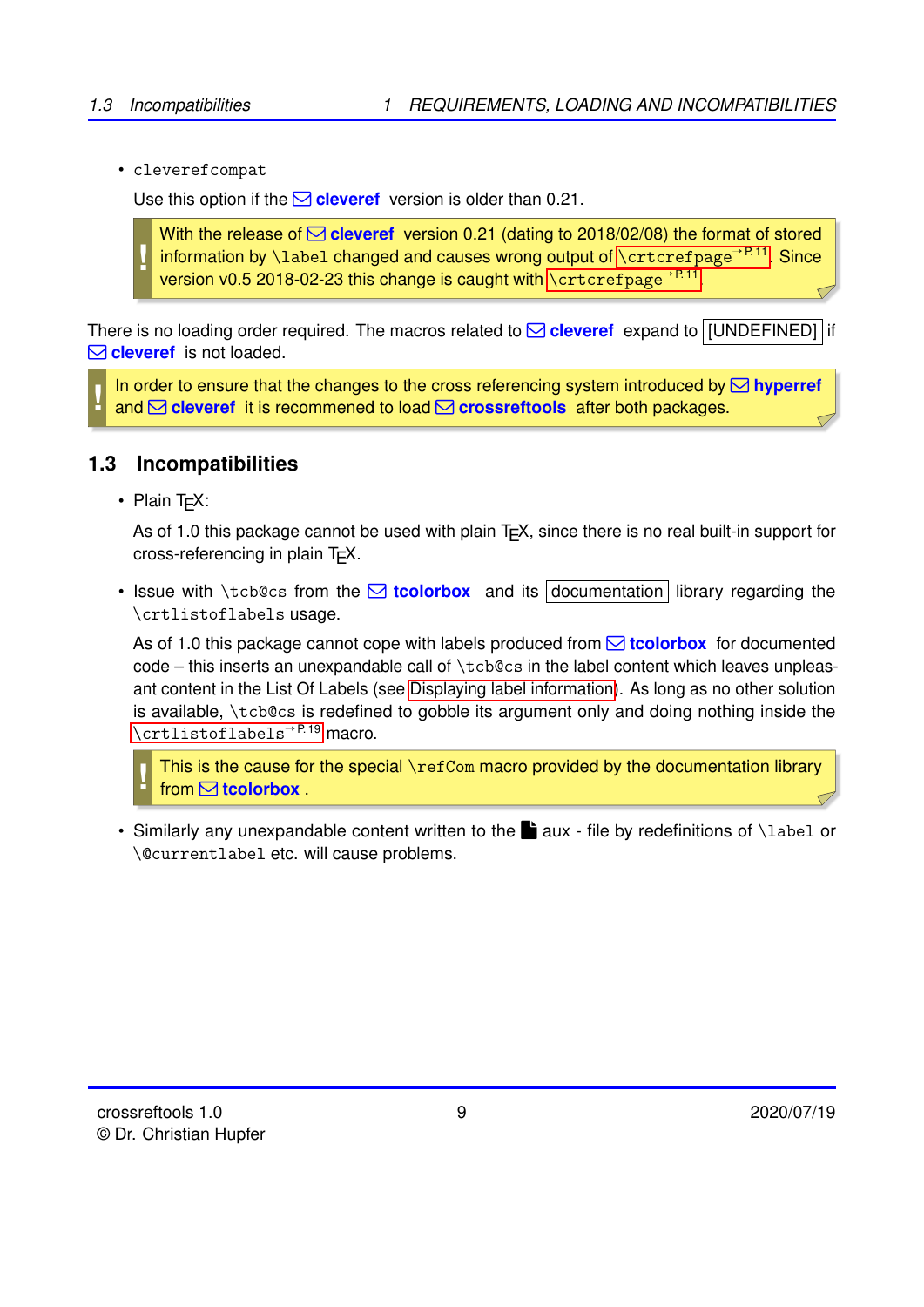# <span id="page-9-3"></span><span id="page-9-0"></span>**Part II Macro descriptions**

# **Table of Contents**

| 2 <sup>1</sup> | Indicating undefined references                   | 10      |
|----------------|---------------------------------------------------|---------|
| 3              | <b>Extracting information from regular labels</b> | 11      |
| 4              | <b>Extracting information from cleveref</b>       | $12 \,$ |
|                | 4.1                                               | 15      |
| 5.             | Lower and upper case references                   | 15      |
| 6              | <b>Convenience macros</b>                         | 15      |
| 7              | <b>Placing more generic labels</b>                | 16      |
| 8              | <b>Checking for label existence</b>               | 18      |
| 9              | <b>Displaying label information</b>               | 18      |
|                | 9.1                                               | 19      |
|                |                                                   | 20      |

# <span id="page-9-1"></span>**2 Indicating undefined references**

Q **crossreftools** uses the content of the internal macro \crt@refundefined which defaults to [UNDEFINED]. Use [\crtrefundefinedtext](#page-9-2) to change the output of \crt@refundefined.

<span id="page-9-2"></span>\crtrefundefinedtext{h*undefined reference indication text*i}

This command sets the output of \crt@refundefined in the same manner like the standard macro \title would do for \@title.

**!** [\crtrefundefinedtext](#page-9-2) is a preamble-only macro.

Similar to  $\c{rtrefundefinedtext is \c{rtrrefundefinedcountervalue}^{P.11}$ , providing an integer value in calculation contexts with \ifnum or \setcounter.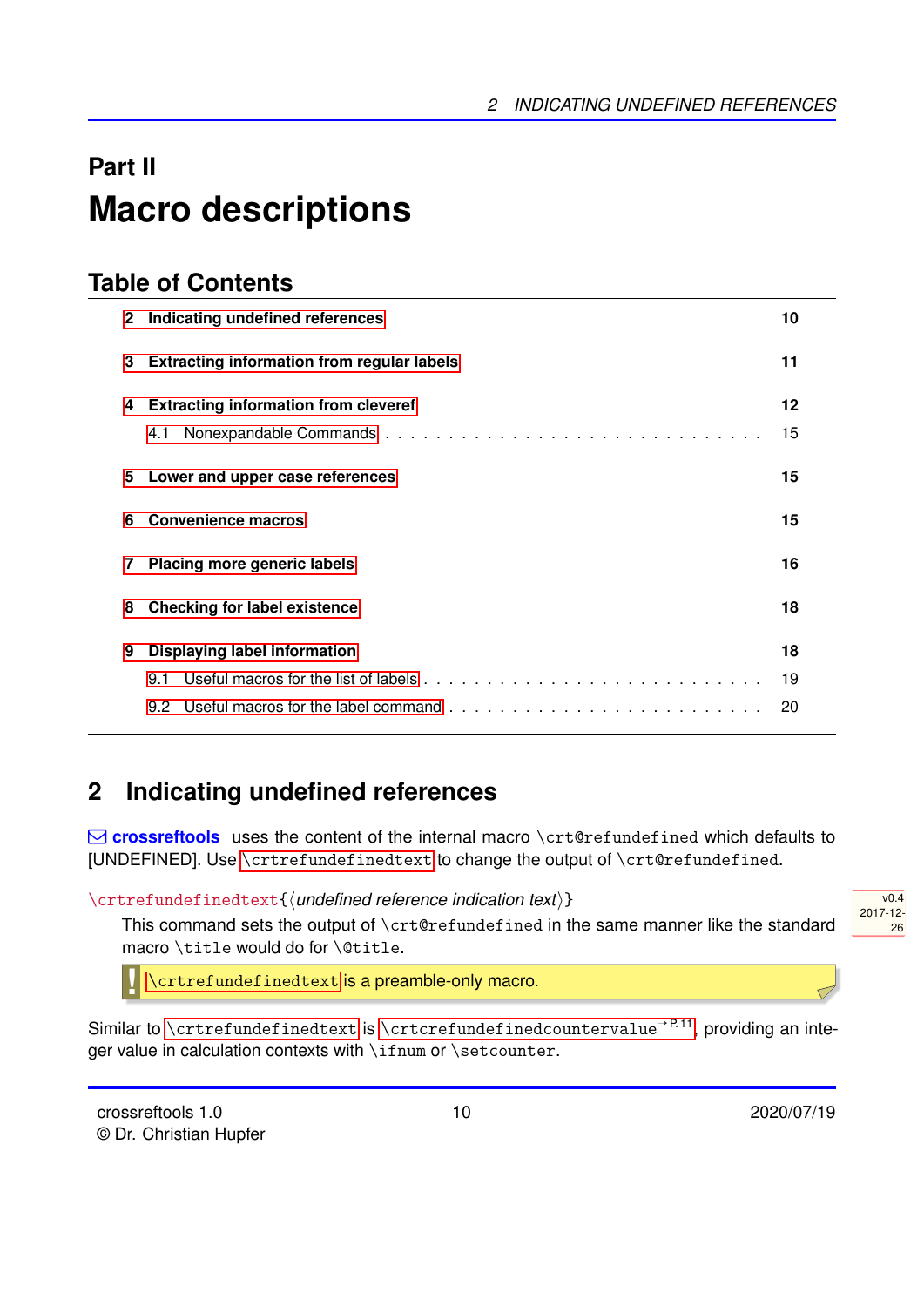#### <span id="page-10-7"></span><span id="page-10-1"></span>\crtcrefundefinedcountervalue{\*integer value*}}

This command sets the output of \crt@crefundefinedcountervalue in the same manner like the standard macro \title would do for \@title.

[\crtcrefundefinedcountervalue](#page-10-1)<sup>→</sup> P. 11 is a preamble-only macro.

### <span id="page-10-0"></span>**3 Extracting information from regular labels**

Depending on loading of  $\boxtimes$  **hyperref** there is some more information (properties) stored with a \label command. Common properties are reference and page, additions of Q **hyperref** are name, anchor and the (yet) unused 5th argument of \newlabel, the property is called unused as of version 1.0.

All properties are extracted with [\crtextractref](#page-10-2).

#### <span id="page-10-2"></span>\crtextractref{\*property*}}{\*label name*}}

This command will extract one of the properties reference, page, anchor, name and unused from the label given as the 2nd mandatory argument.

For convenience, there are shortcuts to extract a specific property:

#### <span id="page-10-3"></span>\crtcrefpage{*\label name*}}

**!**

This extracts the page number that would be printed by  $\epsilon$  and  $\epsilon$ .

#### <span id="page-10-4"></span>\crtrefnumber{*\label name*}}

This extracts the reference value (or something that is stored by \@currentlabel belonging to a certain label name.

With  $\Box$  **hyperref** being loaded, following commands return non-empty label information, without  $\Box$  **hyperref** they are available, but expand to nothing.

#### <span id="page-10-5"></span>\crtrefname{*\label name*}}

This extracts the name of the sectioning unit or counter as being specified with \nameref.

#### <span id="page-10-6"></span>\crtrefanchor{\*label name*}}

This extracts the hyper target anchor of the reference in order to be used with \hyperlink.

11 2020/07/19



 $v<sub>0</sub>$  4 2017-12- 26

### 2017-10- 29



v0.3



 $v<sub>0.3</sub>$ 2017-10- 29

Expandable

Expandable

v0.3 2017-10- 29

 $\overline{3}$ 2017-10- 29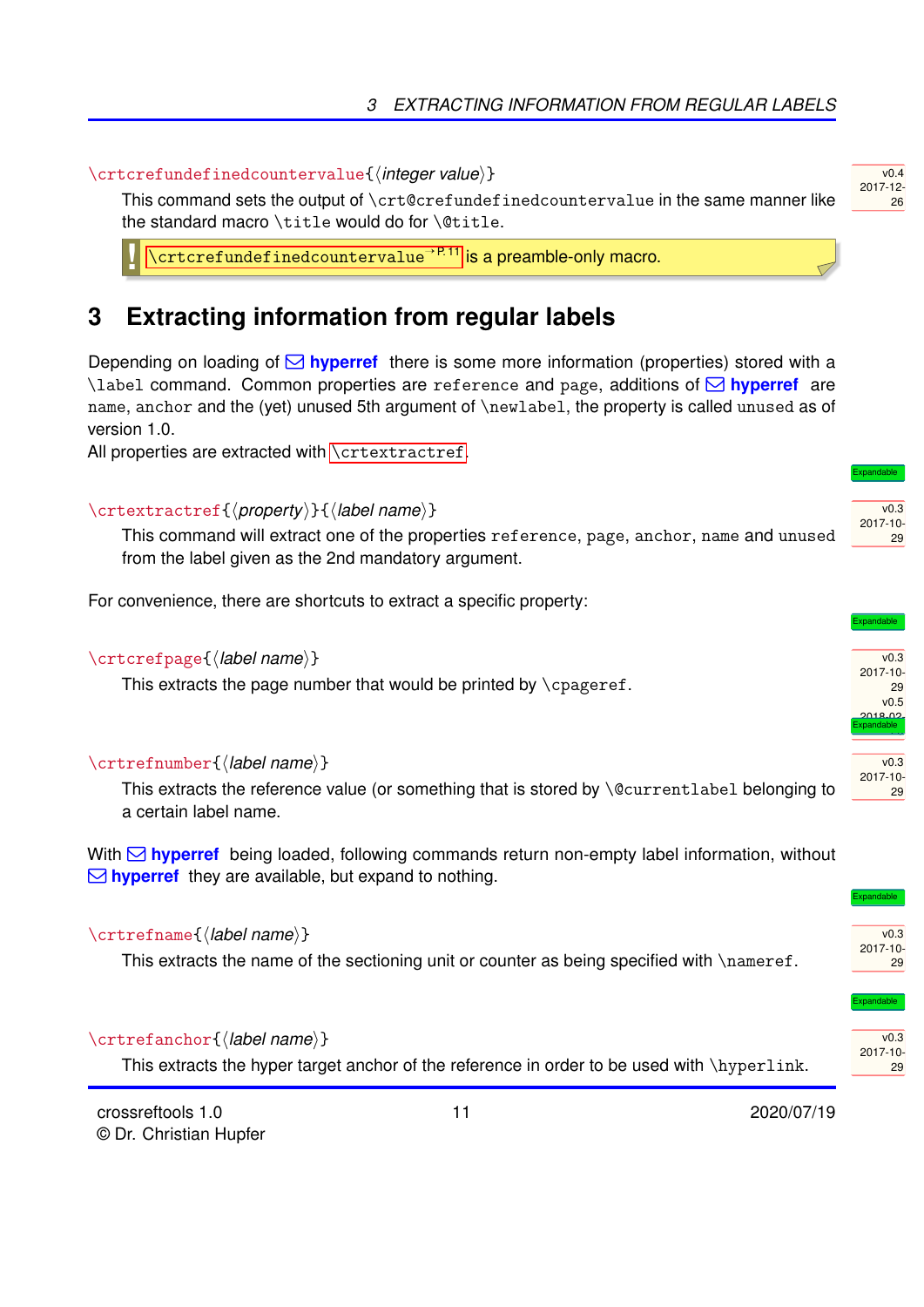### <span id="page-11-3"></span><span id="page-11-1"></span>\crtrefunused{*\label name*}}

This extracts the yet unused 5th argument of labels generated after  $\boxtimes$  **hyperref** is loaded. As of version v6.85a of  $\boxtimes$  **hyperref**, this argument has no meaning yet. If this is going to be change in future,  $\zeta$  at refunused<sup>→ P. 12</sup> will probably be removed and replaced by another macro that reflects the meaning of this 5th argument.

### <span id="page-11-2"></span>\crtrefcounter{*\label name*}}

This macro tries to extract the counter name related to the label assuming that the standard anchor type is used: X.Y where X stands for the counter name and Y is some alphanumerical value constructed from \theHX, e.g. \theHchapter. If this pattern fails, [\crtrefcounter](#page-11-2) will not compile.

# <span id="page-11-0"></span>**4 Extracting information from cleveref**

The  $\Box$  cleveref package redefines the \label macro and stores another label with the same basic name and a suffix @cref, so

\label{foo}

would generate both the labels foo and foo@cref. The  $\boxtimes$  **cleveref** - version of a label saves basically five properties to the  $\blacksquare$  .aux - file.

• counter

This property holds the name of the counter that was used in \refstepcounter.

• number

This property holds the value of label, this is usually the value of a counter

**!** Please note that this property does not mean the reference value that is displayed with \cref or \Cref.

- result
- reference This property holds the reference that is to be typeset, i.e. the content displayed with \cref or \Cref, however, without hyperlinks.
- page This property stores the page number of the \label usage.



Expandable

 $v<sub>0</sub>$ 4 2017-12- 26

v0.3

Expandable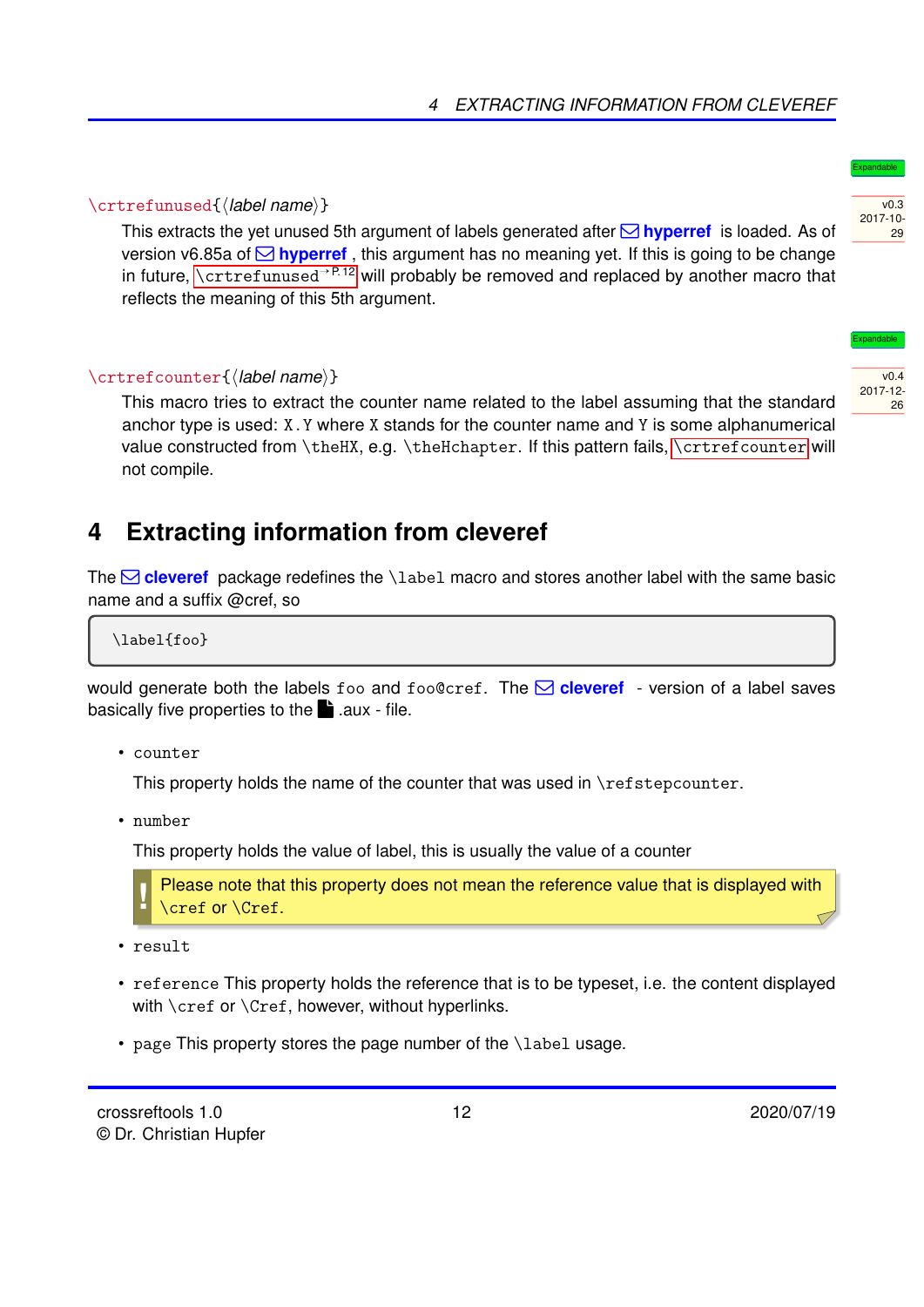<span id="page-12-7"></span> $\boxdot$  crossreftools extracts those properties with [\crtextractcref](#page-12-0)<sup>→P.13</sup>.

### <span id="page-12-0"></span>\crtextractcref{\property\}{\*label name*\}

This command will extract one of the properties counter, number, result, reference and page from the label given as the 2nd mandatory argument.

For convenience, there are shortcuts to extract a specific property:

#### <span id="page-12-1"></span>\crtcrefcounter{*\label name*}}

This extracts the counter belonging to a certain label name.

#### <span id="page-12-2"></span>\crtcrefnumber{\*label name*}}

This extracts the counter value (or something that is stored by \cref@currentlabel belonging to a certain label name.

#### <span id="page-12-3"></span>\crtcrefcountervalue{\*label name*}}

This extracts the counter value (or something that is stored by \cref@currentlabel belonging to a certain label name and can be used in any context that requrires integer values.

If the label does not exist, the content of \crt@crefundefinedcountervalue is returned, which is by default a number, see [\crtcrefundefinedcountervalue](#page-10-1)<sup>→ P.11</sup> in order how to set the return value.

#### <span id="page-12-4"></span>\crtcrefresult{\*label name*}}

This extracts the result of the splitting of a counter belonging to a certain label name.

#### <span id="page-12-5"></span>\crtcrefreference{\*label name*}}

This extracts the reference that would be printed by  $\cref$  or  $\Cref$ , without hyperlinks.

#### <span id="page-12-6"></span>\crtcrefname{*\counter name*}}

This extracts the lower case cross reference name of a given counter.



13 2020/07/19



Expandable

Expandable

Expandable

v0.1 2017-10- 08

v0.1 2017-10- 08



| Expandable       |
|------------------|
|                  |
| v <sub>0.1</sub> |
| $2017 - 10 -$    |

pandable

Expandable

 $\overline{v_0}$  1 2017-10- 08

 $\overline{v0.1}$ 2017-10- 08

08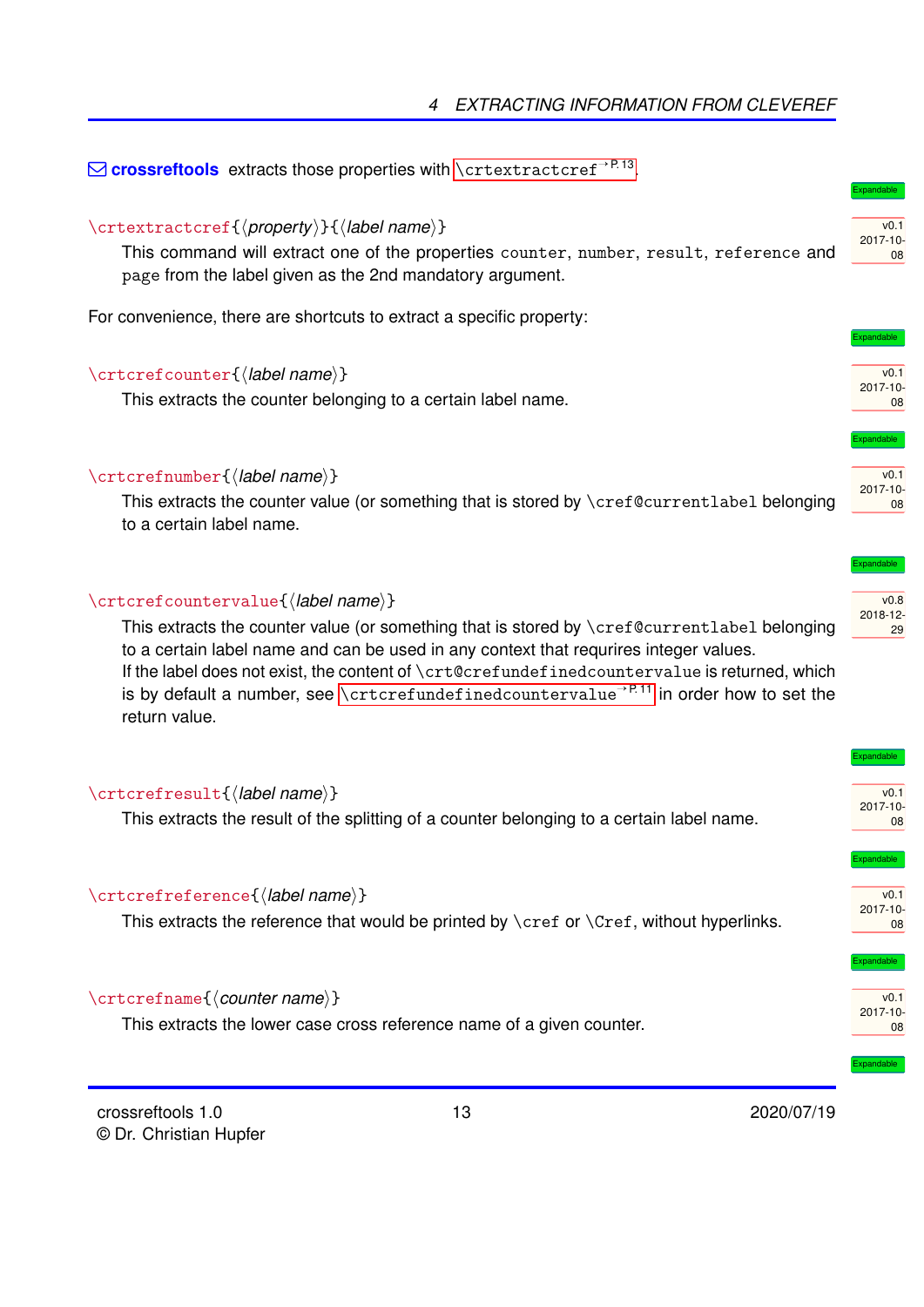### *4 EXTRACTING INFORMATION FROM CLEVEREF*

<span id="page-13-7"></span><span id="page-13-2"></span><span id="page-13-1"></span><span id="page-13-0"></span>

| $\crtCrefname{\langle countername}\rangle$<br>This extracts the upper case cross reference name of a given counter.           | v0.1<br>2017-10-<br>08                                                         |
|-------------------------------------------------------------------------------------------------------------------------------|--------------------------------------------------------------------------------|
| $\crtcrefpluralname({\textit{counter name}})$<br>This extracts the lower case cross reference plural name of a given counter. | <b>Expandable</b><br>v0.1<br>2017-10-<br>08                                    |
| \crtCrefpluralname{\counter name}}<br>This extracts the upper case cross reference plural name of a given counter.            | <b>xpandable</b><br>v0.1<br>2017-10-<br>08                                     |
| \crtcrefnamebylabel{\\\station\)}<br>This extracts the lower case cross reference name of a given label.                      | <b>Expandable</b><br>v0.1<br>2017-10-<br>08<br>v <sub>0.2</sub><br>$2017 - 10$ |
| \crtCrefnamebylabel{\\\abelname\}<br>This extracts the upper case cross reference name of a given label.                      | pandable<br>v0.1<br>2017-10-<br>08<br>v0.2<br>2017.10                          |
| \crtcref{\label name}}<br>This displays the reference in the same way as $\csc$ from $\odot$ cleveref would do in a setup     | pandable<br>v0.3<br>2017-10-<br>29                                             |

<span id="page-13-5"></span><span id="page-13-4"></span><span id="page-13-3"></span>This displays the reference in the same way as \cref from  $\Box$  **cleveref** would do in a setup without using \crefformat etc. The hyperlink is not displayed, however. This command is expandable.

For the upper case version see [\crtCref](#page-13-6).

#### <span id="page-13-6"></span>\crtCref{\*label name*}}

This displays the reference in the same way as  $\text{Cref}$  from  $\text{C}$  cleveref would do in a setup without using \Crefformat etc. The hyperlink is not displayed, however. This command is expandable.

For the lower case version see [\crtcref](#page-13-5).

Expandable

 $\overline{v_0}$ 2017-10- 29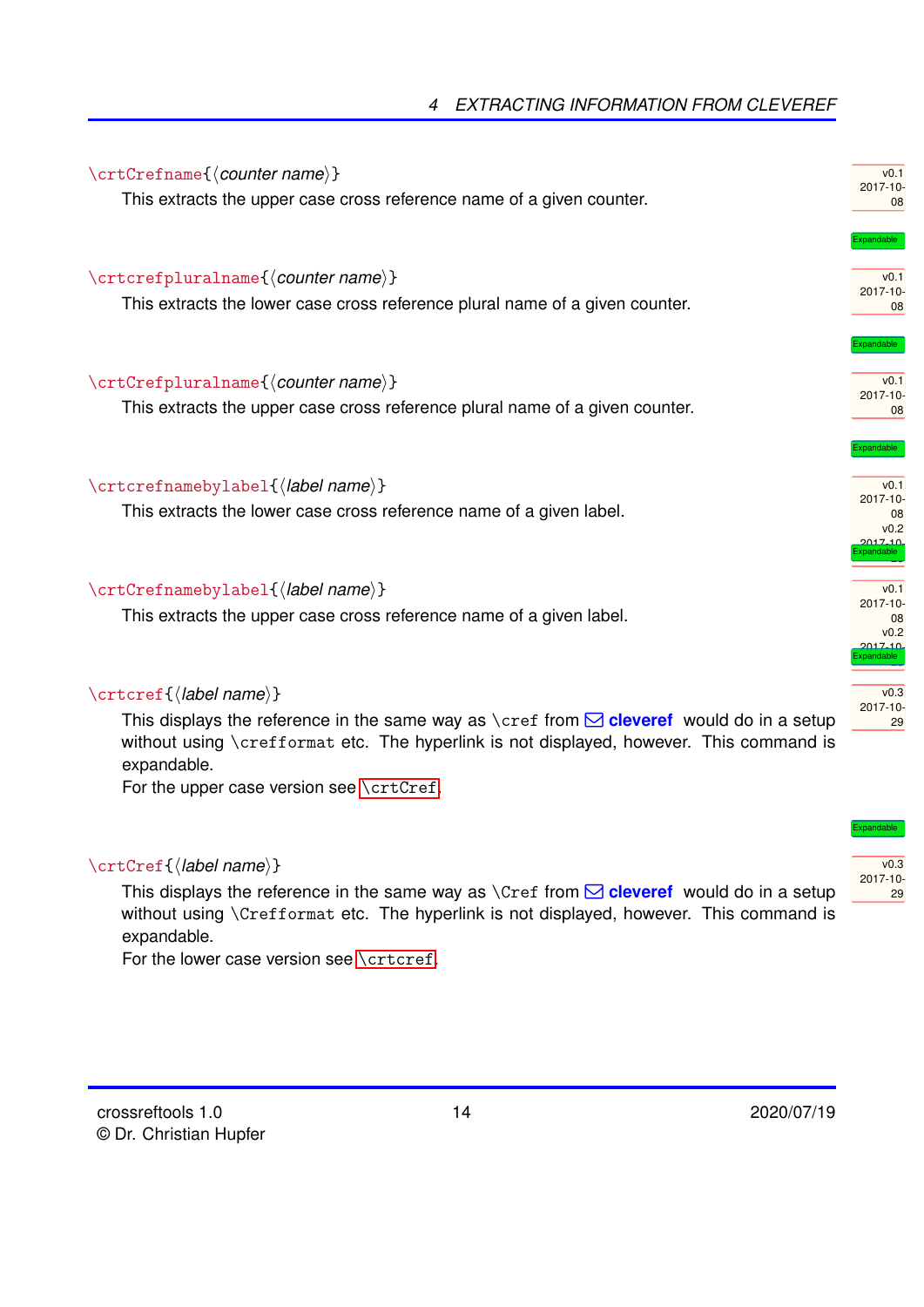### <span id="page-14-10"></span><span id="page-14-0"></span>**4.1 Nonexpandable Commands**

#### <span id="page-14-3"></span>\crthyperlink{\*anchor*}}{\*link text*}}

This is a wrapper to the \hyperlink macro from  $\Box$  **hyperref** to the given  $\{\langle anchor\rangle\}$ , displaying the  $\{\langle \text{link text} \rangle\}$ . If  $\Box$  **hyperref** is not loaded, only the link text is displayed.

#### <span id="page-14-4"></span>\crthypercref{\*label name*}}

This generates a linked reference to a given label like \cref would do. If  $\Box$  hyperref is not loaded, no link but only the reference text is displayed. For the upper case version see [\crthyperCref](#page-14-5)<sup>→P.15</sup>.

#### <span id="page-14-5"></span>\crthyperCref{\*label name*}}

2017-10- 29 This generates a linked reference to a given label like  $\text{Cref}$  would do. If  $\Omega$  hyperref is not loaded, no link but only the reference text is displayed. For the lower case version see [\crthypercref](#page-14-4).

# <span id="page-14-1"></span>**5 Lower and upper case references**

#### <span id="page-14-6"></span>\crtlnameref{\*label name*}}

This generates a linked reference to the name like \nameref would do, but the first character is used in lower case mode. If  $\Box$  **hyperref** is not loaded, no link but only the reference text is displayed. For the upper case version see [\crtunameref](#page-14-8).

#### <span id="page-14-7"></span>\crtlnameref\*{\*label name*}}

This generates a reference like  $\name f *$  would do, but the first character is used in lower case mode – no links are generated. For the upper case version see  $\c{critiameter*}$ .

#### <span id="page-14-8"></span>\crtunameref{\*label name*}}

This generates a linked reference to the name like \nameref would do, but the first character is used in upper case mode. If  $\Box$  **hyperref** is not loaded, no link but only the reference text is displayed. For the lower case version see [\crtlnameref](#page-14-6).

#### <span id="page-14-9"></span>\crtunameref\*{\*label name*}}

This generates a reference like \nameref\* would do, but the first character is used in upper case mode – no links are generated. For the lower case version see  $\{\text{orthameref*}\$ .

### <span id="page-14-2"></span>**6 Convenience macros**

In case Q **hyperref** shouldn't be loaded, Q **crossreftools** provides some convenience wrapper macros

 $v(0.6)$ 2018-03- 18

v0.6 2018-03- 18

 $\overline{v}$  6 2018-03- 18

| v0.6     |  |
|----------|--|
| 2018-03- |  |
| 8        |  |

#### v0.3 2017-10- 29

 $v<sub>0.3</sub>$ 2017-10- 29

 $v<sub>0.3</sub>$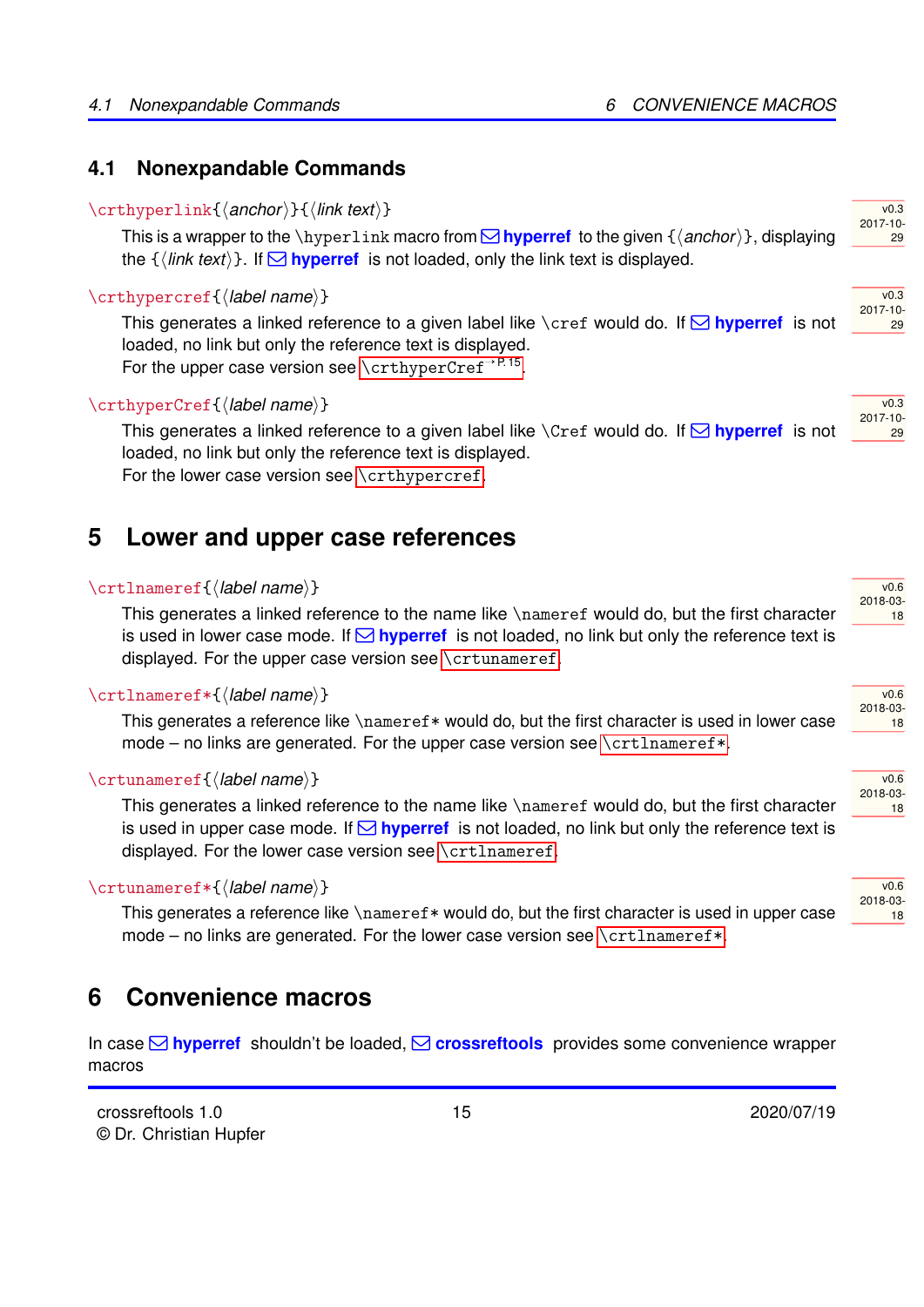#### <span id="page-15-7"></span><span id="page-15-1"></span>\crtnameref{*\label name*}}

This generates a reference like  $\langle$  hameref\* would do. If  $\triangle$  **hyperref** is not loaded but  $\Box$  **nameref** is used, no link is generated, so [\crtnameref](#page-15-1)<sup>→P.16</sup> acts like [\crtnameref\\*](#page-15-2)<sup>→P.16</sup> For the unlinked version see [\crtnameref\\*](#page-15-2)<sup>→ P.16</sup>.

#### <span id="page-15-2"></span>\crtnameref\*{\*label name*}}

This generates a reference like \nameref\* would do and does not generate a link. If neither  $\Box$  **nameref** nor  $\Box$  **hyperref** is used no output is generated from this macro. For the linked version see [\crtnameref](#page-15-1).

# <span id="page-15-0"></span>**7 Placing more generic labels**

Sometimes it is necessary to refer to content that is not connected to a counter and \refstepcounter. In this case the macros [\crtprovidecurrentlabel](#page-15-3), [\crtprovidecurrentlabelname](#page-15-4), [\crtprovidecurrentlabelinfo](#page-15-5) and [\crtcrossreflabel](#page-15-6) may be useful.

**!** None of the macros placing 'arbitrary' labels described in this section is expandable!

#### <span id="page-15-3"></span>\crtprovidecurrentlabel{h*usual label content*i}

This sets \@currentlabel which is later on stored to be the label content with \label and being displayed with the various variants of  $\lceil \text{er} \rceil$  or  $\lceil \text{er} \rceil$  etc. from  $\lceil \text{er} \rceil$ 

#### <span id="page-15-4"></span>\crtprovidecurrentlabelname{\*nameref label content*}}

This sets \@currentlabelname which is later on stored to be the label content with \label and being displayed with the various variants of  $\langle$  nameref from  $\triangle$  **hyperref**.

#### <span id="page-15-5"></span>\crtprovidecurrentlabelinfo{h*usual label content*i}{h*nameref label content*i}

2017-12- This is a convenience macro in order to provide both \@currentlabel and \@currentlabelname at once. If  $\Box$  **hyperref** is loaded, a \phantomsection call is used before calling [\crtprovidecurrentlabel](#page-15-3) and [\crtprovidecurrentlabelname](#page-15-4).

#### <span id="page-15-6"></span>\crtcrossreflabel[h*nameref label content*i]{h*usual label content*i}[h*label name*i]

This macro is an even more convenient wrapper for [\crtprovidecurrentlabelinfo](#page-15-5) by using the 2nd (mandatory) argument both for the usual label and the nameref label content if the 1st optional argument is not specified. This resembles the  $\cap$  [] {} or e.g.  $\setminus$  section[] {} mechanism where the first optional argument is used for the ToC - related entries. The 2nd optional argument is placing the \label with the relevant label name.

Please note that depending on the presence of the 1st optional argument either the 2nd or der 1st argument is displayed in the input stream, i.e. in the document text. If this is not requested, use the starred form [\crtcrossreflabel\\*](#page-16-0)<sup>→P.17</sup>.

**!**

16 2020/07/19

18

 $v(0.6)$ 2018-03-

 $v(0.6)$ 2018-03- 18

 $v<sub>0</sub>$  4 2017-12- 26

 $v<sub>0</sub>$ 4 2017-12- 26

v0.4

26

 $v<sub>0</sub>$ 4 2017-12- 26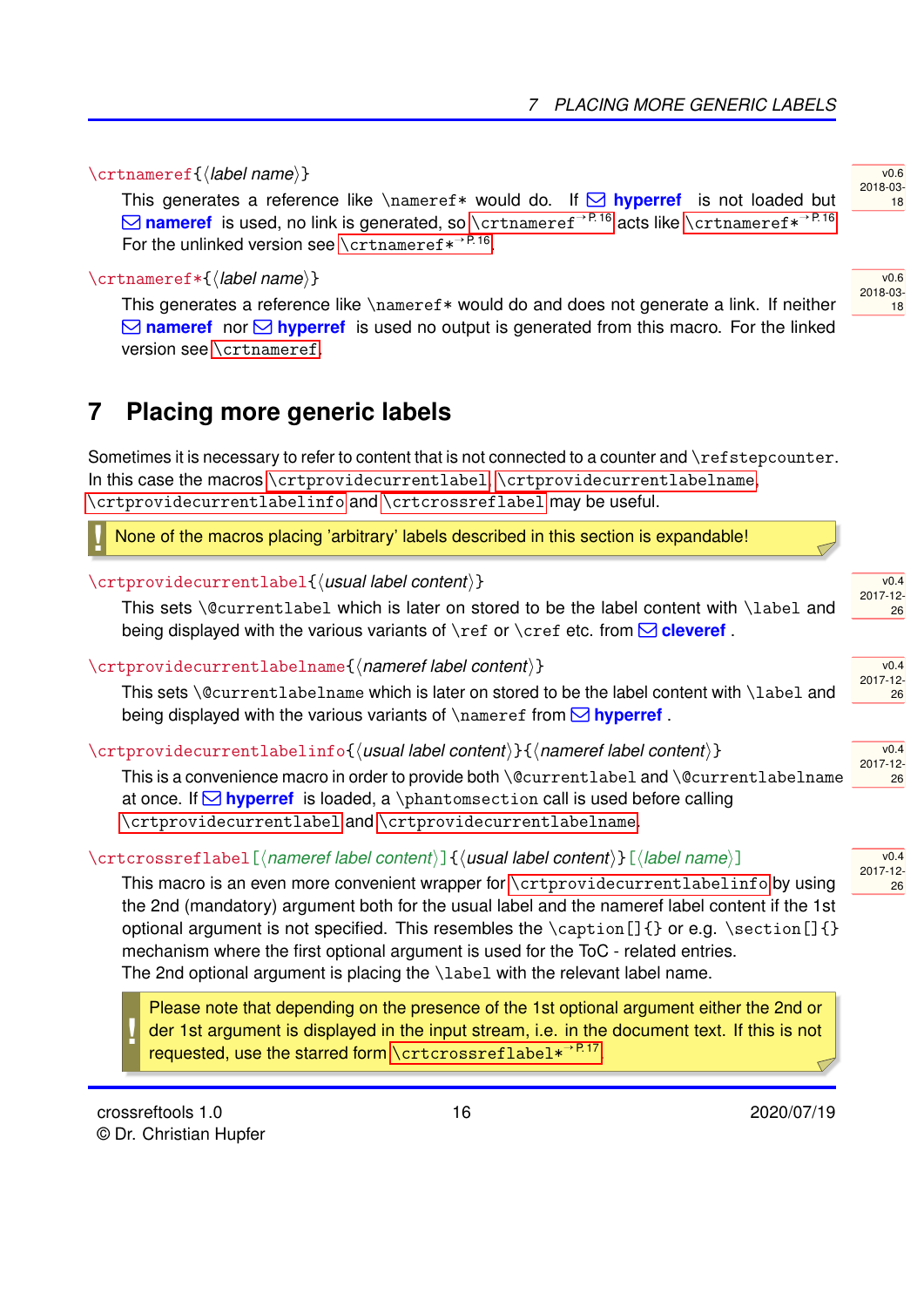$\overline{v0.4}$ 2017-12- 26

<span id="page-16-1"></span><span id="page-16-0"></span>\crtcrossreflabel\*[\*nameref label content*\]{\*usual label content*\}[\*label name*\]

This behaves like [\crtcrossreflabel](#page-15-6) but suppresses the output of the 2nd or 1st argument explicitly. Use this to place hidden labels and anchors.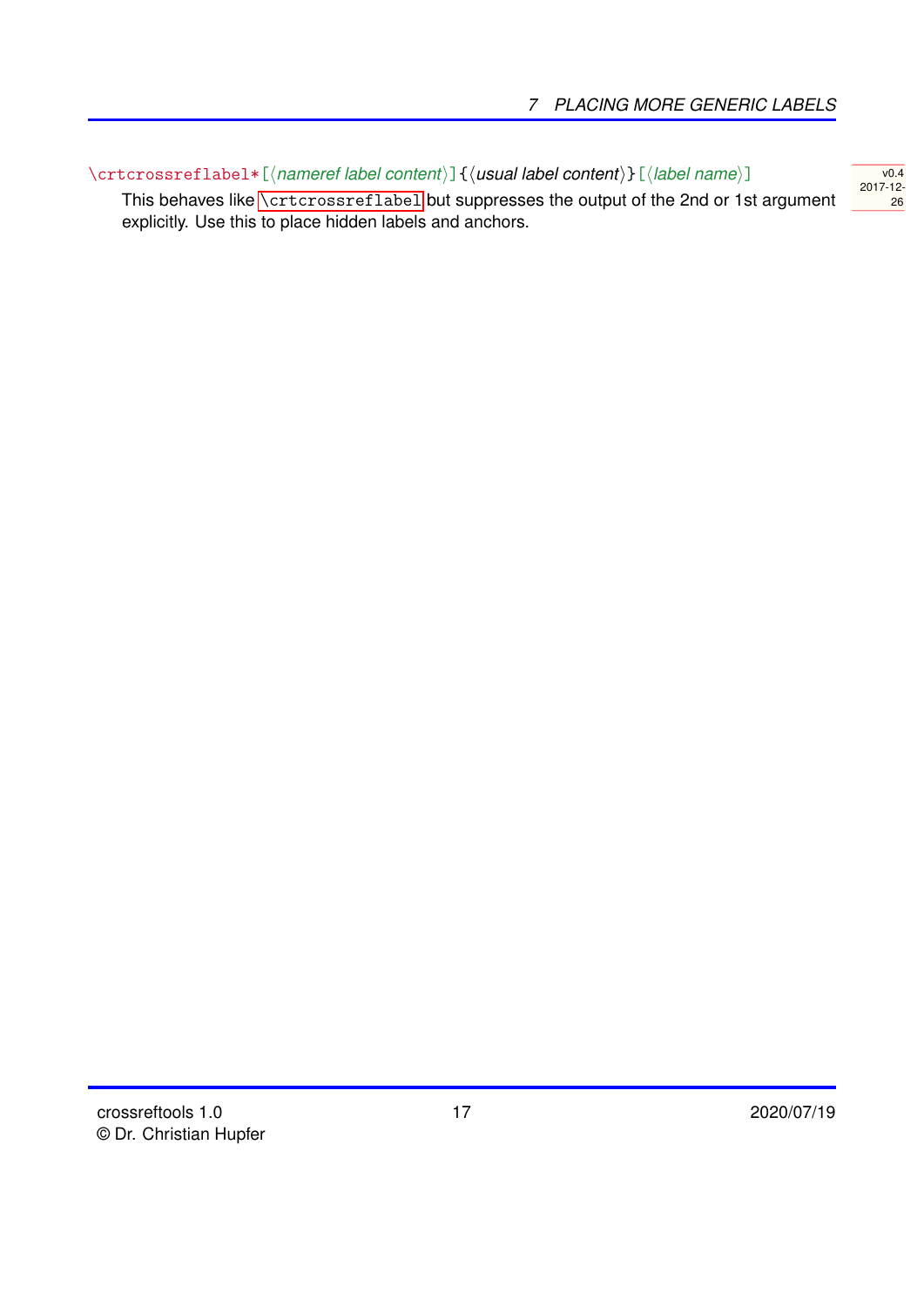# <span id="page-17-6"></span><span id="page-17-0"></span>**8 Checking for label existence**

Sometimes it is necessary to check whether some label exists in order to refer to it. The macros

- [\crtifdefinedlabel](#page-17-2)
- [\crtcrefifdefinedlabel](#page-17-4)

check for the label existence and execute the relevant true or false conditions for labels defined the usual *\label macro and for their* **Q cleveref** version.

Those macros have related commands that revert the test, i.e. they check for the non-existence of a label:

- [\crtifundefinedlabel](#page-17-3)
- [\crtcrefifundefinedlabel](#page-17-5)

### <span id="page-17-2"></span>\crtifdefinedlabel{h*label name*i}{h*true branch*i}{h*false branch*i}

This checks whether the label 'label name' is defined and executes the true branch, otherwise the false branch.

<span id="page-17-3"></span>\crtifundefinedlabel{\*label name*}}{\*true branch*}}{\*false branch*}}

This checks whether the label 'label name' is undefined and executes the true branch, otherwise the false branch.

#### <span id="page-17-4"></span>\crtcrefifdefinedlabel{*\label name*}}{*\true branch*}}{*\false branch*}}

This checks whether the label 'label name' is defined by  $\Box$  **cleveref** and executes the true branch, otherwise the false branch.

### <span id="page-17-5"></span>\crtcrefifundefinedlabel{/*label name*}}{/*true branch*}}{/*false branch*}}

This checks whether the label 'label name' is undefined by  $\Box$  cleveref and executes the true branch, otherwise the false branch.

# <span id="page-17-1"></span>**9 Displaying label information**

For some reason it might be useful to have a list of all defined labels available. Currently, the support from Q **crossreftools** for this limited, however.

**!** Q **crossreftools** redefines \label at the beginning of the document body. It takes care about a potential optional argument of  $\lambda$  abel as is introduced by  $\Box$  cleveref

 $\overline{v0.5}$ 2018-02- 23

 $v<sub>0.5</sub>$ 2018-02- 23

 $v<sub>0.5</sub>$ 2018-02- 23

 $v<sub>0.5</sub>$ 2018-02- 23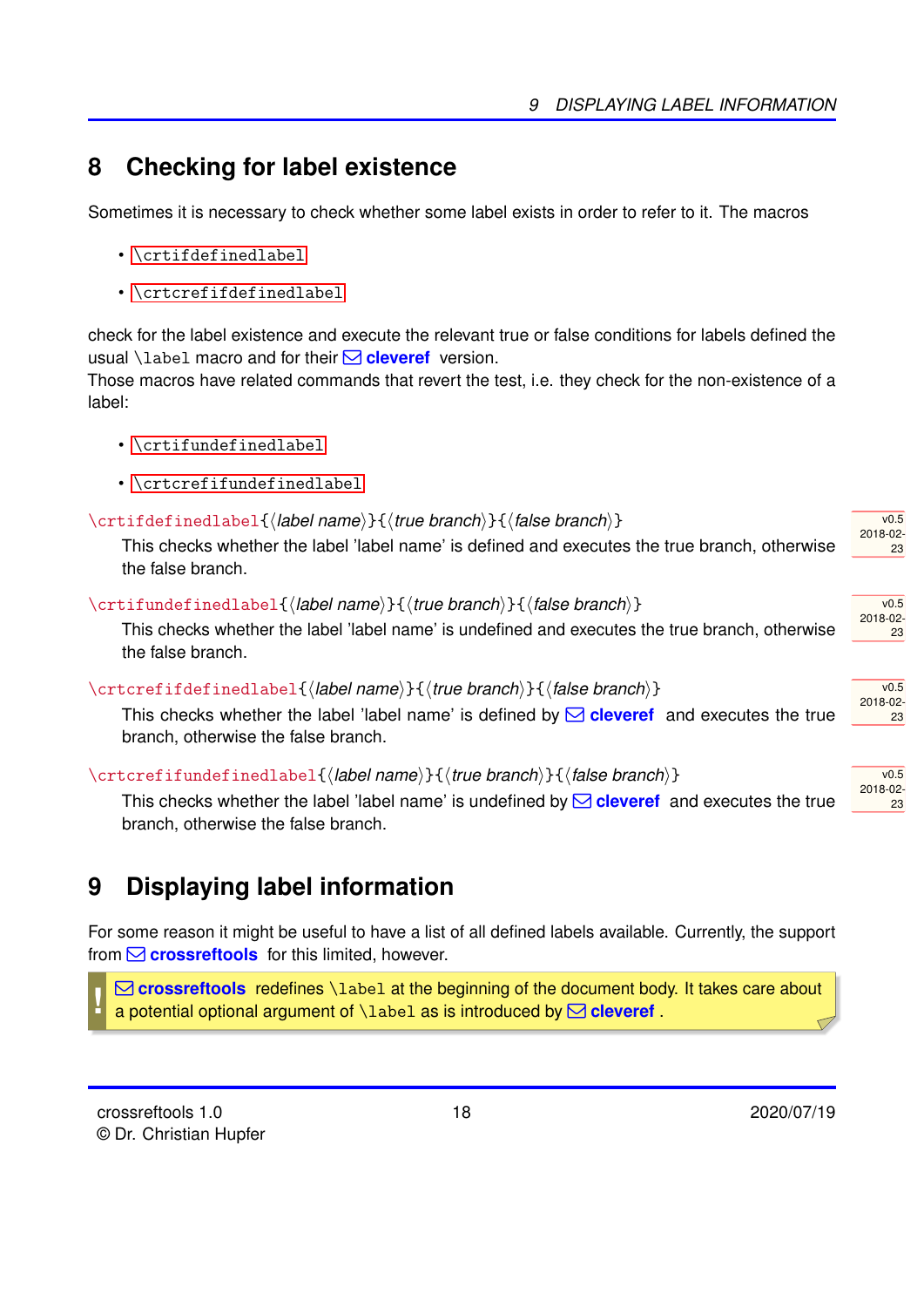### <span id="page-18-8"></span><span id="page-18-0"></span>**9.1 Useful macros for the list of labels**

#### <span id="page-18-1"></span>\crtlistoflabels

This displays a list of all cross-reference labels in the order of their definition, the heading has the title List of labels, in order to change the title redefine [\listoflabelsname](#page-18-5)<sup>→P.19</sup>. An ordinary entry to the list - of - labels file (default extension  $\Box$  lla) is written with \addcontentsline

\addcontentsline{\crt@listoflabelsfileextension} {\crt@listoflabelsstructurelevel} {\protect\numberline{\crtrefnumber{#1}}#1}

where [\crt@listoflabelsfileextension](#page-18-4) and [\crt@listoflabelsstructurelevel](#page-18-7) are internal versions of [\crtlistoflabelsfileextension](#page-18-3) and [\crtlistoflabelsstructurelevel](#page-18-6).

This command does add an entry into the table of contents ( $\bullet$  toc - file) either on chapter or on section level, depending whether the class is **book** or not.

If no ToC - entry should be made, use [\crtlistoflabels\\*](#page-18-2).

**!** If the package (or class) option  $f$ inal is enabled, the  $\blacktriangleright$  List of Labels feature is disabled and [\crtlistoflabels](#page-18-1) expands to nothing.

#### <span id="page-18-2"></span>\crtlistoflabels\*

This behaves like [\crtlistoflabels](#page-18-1) but does not generate an entry in the table of contents.

#### <span id="page-18-3"></span>\crtlistoflabelsfileextension{*{extension*}}

This changes the extention of the list of labels file. The value is stored internally in [\crt@listoflabelsfileextension](#page-18-4) which defaults to lla

#### <span id="page-18-4"></span>\crt@listoflabelsfileextension

This holds the extension (without a dot in the name) of the list of labels file. Do not change this macro directly, but use [\crtlistoflabelsfileextension](#page-18-3) instead.

#### <span id="page-18-5"></span>\listoflabelsname

This is the title of the list of labels heading, it defaults to List of labels. It can be changed with \renewcommand.

#### <span id="page-18-6"></span>\crtlistoflabelsstructurelevel{*\counter name*}}

2017-12- This changes the level of the label entries in the list of labels. The value is stored internally in \crt@listoflabelsstructurelevel which defaults to section

**!** This is a preamble - only macro.

#### <span id="page-18-7"></span>\crt@listoflabelsstructurelevel

This holds the structure level of the list of labels entries. Do not change this macro directly, but use [\crtlistoflabelsstructurelevel](#page-18-6) instead.

19 2020/07/19

v0.4 2017-12- 26

 $v(0.4)$ 2017-12- 26

 $\overline{v0.4}$ 2017-12- 26

v0.4 2017-12- 26

 $\sqrt{0.4}$ 2017-12- 26

 $\sqrt{0.4}$ 

26

 $v(0.4)$ 2017-12- 26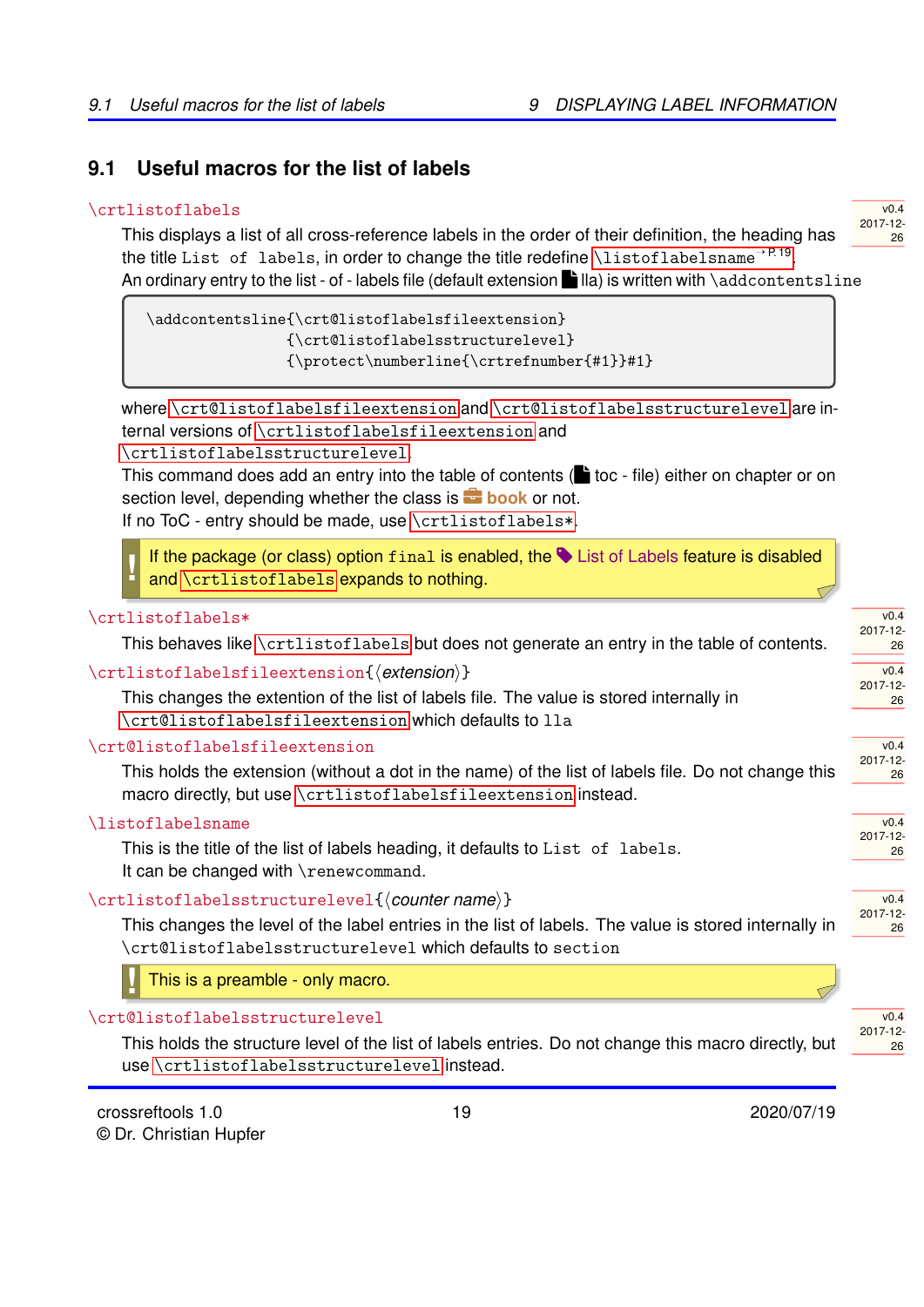### <span id="page-19-3"></span><span id="page-19-0"></span>**9.2 Useful macros for the label command**

 $\Box$  **crossreftools** provides two hook macros to be usable inside of the \label command

#### <span id="page-19-1"></span>\crtprelabelhook{\*argument*}}

This hook is executed before the internally stored \label is called, the argument can be 'anything'.

By default, this macro expands to nothing, but can be redefined with \renewcommand.

#### <span id="page-19-2"></span>\crtpostlabelhook{\argument\}

This hook is executed after the internally stored \label is called, the argument can be 'anything'. By default, this macro expands to nothing, but can be redefined with \renewcommand.

| v0.4     |
|----------|
| 2017-12- |
| 26       |
|          |

 $v0.4$ 2017-12- 26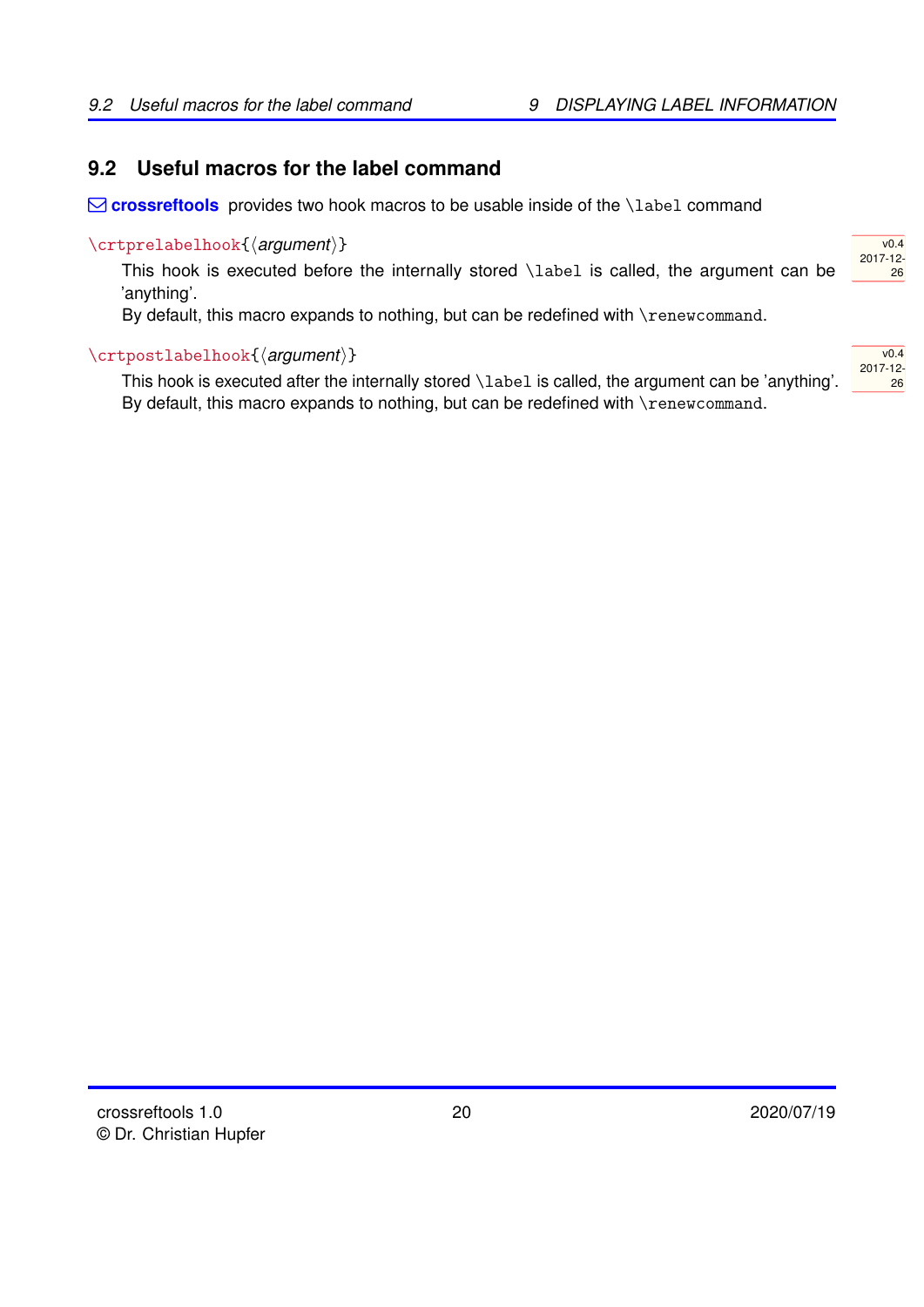# <span id="page-20-0"></span>**Part III Examples**

### **Table of Contents**

**[10 Driver example](#page-20-1) 21**

### <span id="page-20-1"></span>**10 Driver example**

```
%% LaTeX package crossreftools - version 1.0 (2020/07/19 -- 11:55:58)
%% Driver file for crossreftools.sty
\frac{\%}{\%}\frac{\gamma}{\alpha}\frac{\%}{\%}-------------------------------------------------------------------------------------------
%% Copyright (c) 2017 -- 2020 by Dr. Christian Hupfer <dr dot christian dot
    hupfer at gmail dot com>
\frac{\%}{\%}-------------------------------------------------------------------------------------------
\frac{\gamma}{\kappa}%% This work may be distributed and/or modified under the
%% conditions of the LaTeX Project Public License, either version 1.3
%% of this license or (at your option) any later version.
%% The latest version of this license is in
%% http://www.latex-project.org/lppl.txt
%% and version 1.3 or later is part of all distributions of LaTeX
%% version 2005/12/01 or later.
\frac{\%}{\%}\frac{\gamma}{\alpha}%% This work has the LPPL maintenance status 'author-maintained'
\frac{\%}{\%}\frac{\gamma}{\alpha}\documentclass{book}
\usepackage{hyperref}
\usepackage{nameref}
```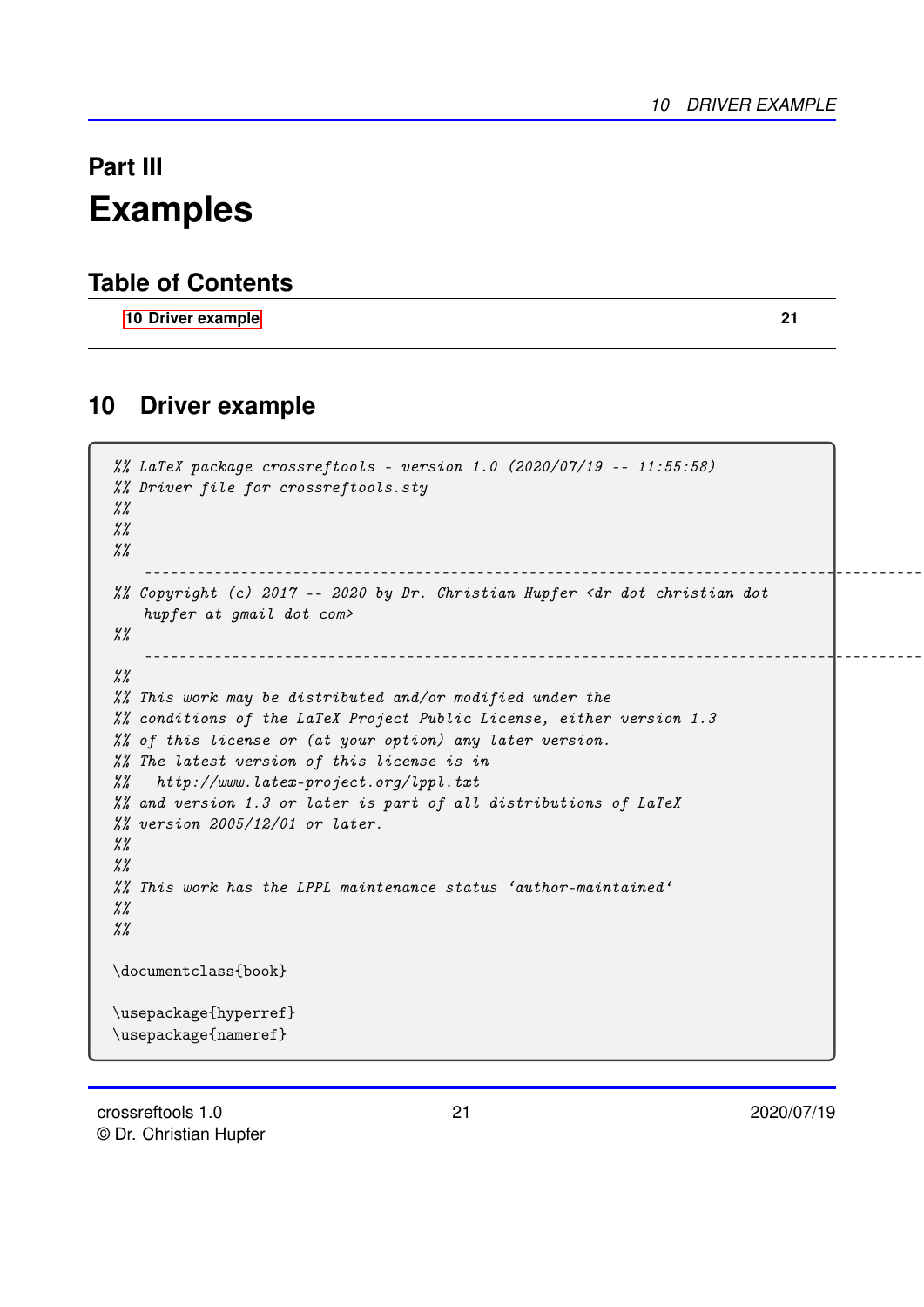```
\usepackage[user]{zref}
\usepackage{cleveref}
\usepackage{crossreftools}
\setlength{\parindent}{0em}
\def\labeltoshow{foochapterlabel}
\def\equationlabeltoshow{fooequationlabel}
\crtlistoflabelsstructurelevel{section}
\begin{document}
\tableofcontents
\crtlistoflabels*
\clearpage
\chapter{Some easy usages of crossreftools}
%\setcounter{chapter}{16}% Just for checking
Let us refer the usual way: \Cref{\label{labeltoshow}\edef\foocntr{\crtcrefcounter{\labeltoshow}}
The counter for \fbox{\label{labels} is \of} The counter for \fbox{\label{labels} is \of}\crtcrefcounter{\labeltoshow}. It is used on page
   \crtcrefpage{\labeltoshow}. The value for the misspelled label name is
   \crtcrefnumber{labeltoshowstuff}, whereas the correct value is
   \crtcrefnumber{\labeltoshow}.
Let us check for a subsection label: \crtcrefcounter{foosubsectionlabel}
The result is \fbox{\crtcrefresult{\labeltoshow}}
\edef\labeltoshowname{\crtcrefname{chapter}}
```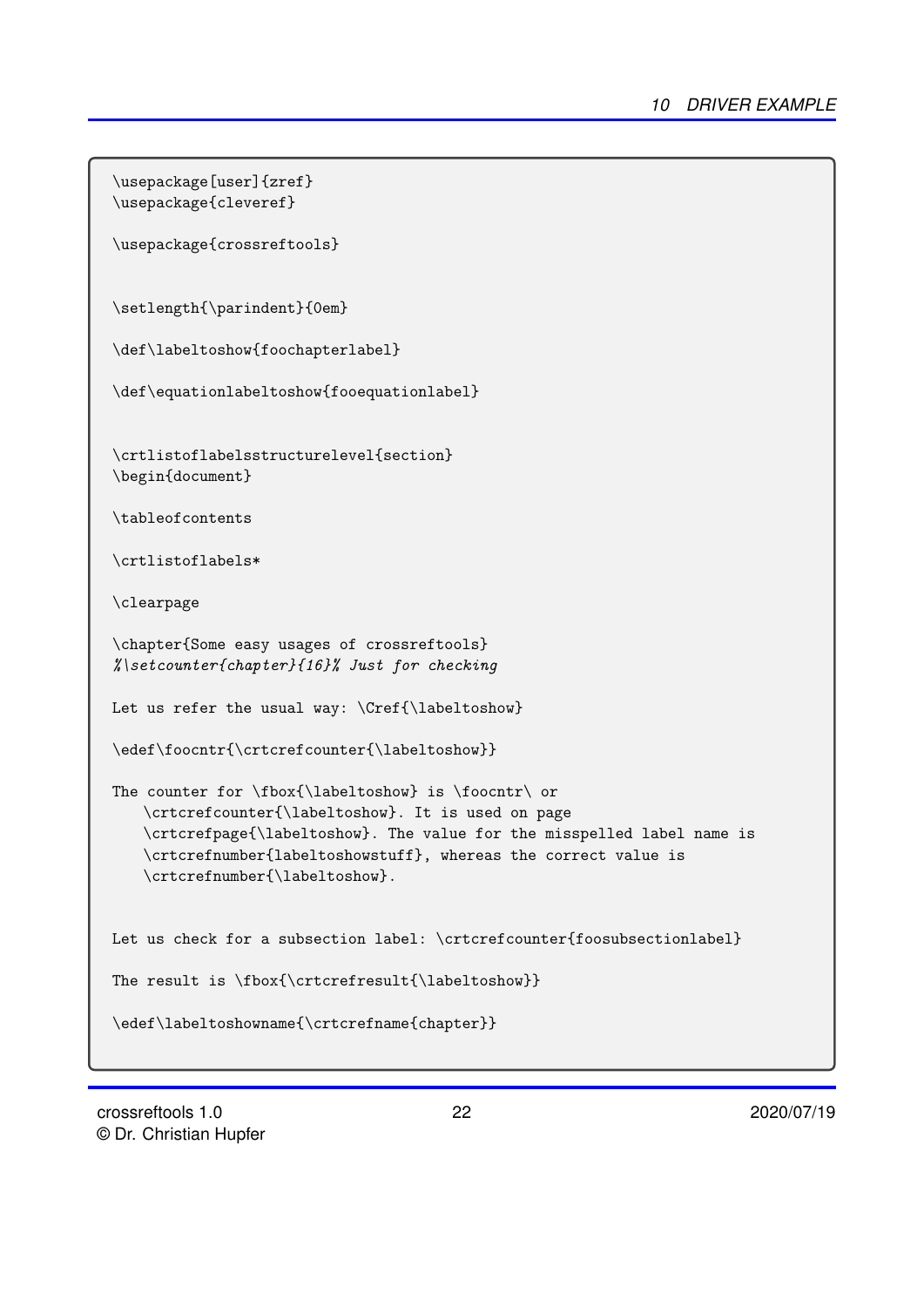```
\section{Extracting usual reference information}
Extracting content with \verb!\crtextractref!
  \begin{itemize}
  \item reference: \crtextractcref{reference}{\labeltoshow}
  \item page: \crtextractcref{page}{\labeltoshow}
\end{itemize}
If the \fbox{hyperref} package is loaded, further properties are retrievable:
\begin{itemize}
  \item name: \crtextractref{name}{\labeltoshow}
  \item hyperanchor: \crtextractref{anchor}{\labeltoshow}
  \item unused: \crtextractref{unused}{\labeltoshow}
  \end{itemize}
The 5th (and usually empty) label property introduced by hyperref is unused as
   of version v6.85a of that package -- \crtextractref{unused}{labelname} will
   return nothing here, i.e. the expansion is empty.
This works only if there is usual hyper anchor for the counter:
   \crtrefcounter{fooequationlabel}.
\section{Extracting the cleveref names}
\begin{itemize}
\item The lower case cross reference name for \fbox{\equationlabeltoshow} is
   \crtcrefnamebylabel{\equationlabeltoshow}, this time using
   \verb!\crtcrefnamebylabel!; the upper case name is
   \crtCrefnamebylabel{\equationlabeltoshow}.
\item Extracting content with \verb!\crtextractcref!
  \begin{itemize}
  \item counter: \crtextractcref{counter}{\labeltoshow}
  \item number: \crtextractcref{number}{\labeltoshow}
  \item result: \crtextractcref{result}{\labeltoshow}
  \item reference: \crtextractcref{reference}{\labeltoshow}
  \item page: \crtextractcref{page}{\labeltoshow}
  \end{itemize}
\end{itemize}
```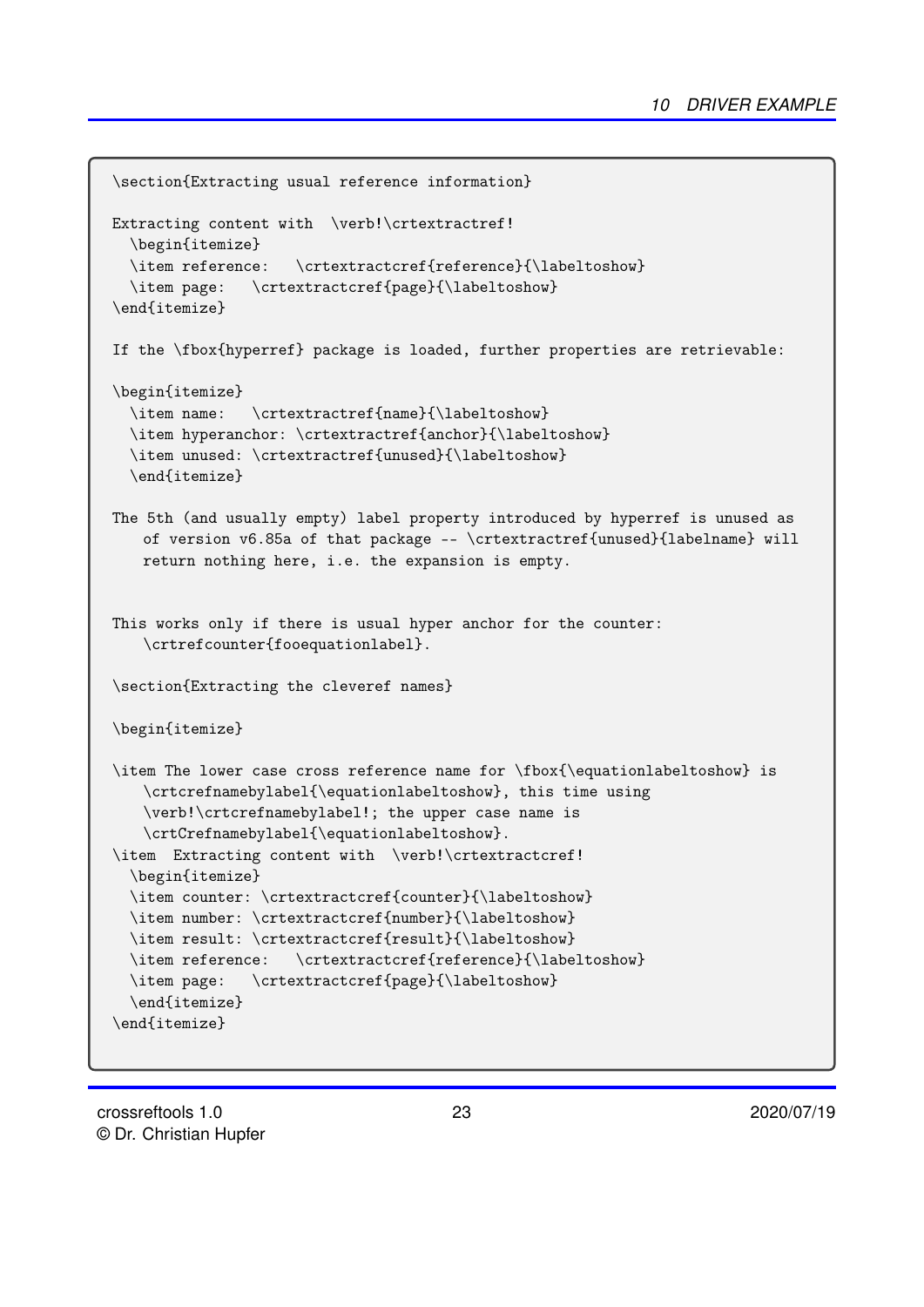```
The macro \verb!\crtextractcref! is
   expandable!\edef\counterof{\crtextractcref{counter}{\labeltoshow}} Using
   the stored value for counter: \counterof!
See \crthyperCref{fooequationlabel} and \cref{pythagoreantheorem}.
\chapter{Placing more generic labels}
\clearpage
\crtcrossreflabel[Let us place a label without a counter]{Let us plant a label
   not being connected to a counter:}[somelabel] and \crtcrossreflabel*{some
   visible text that is invisibly placed here}[invisiblelabel]
\clearpage
See \ref{somelabel} or \crtnameref{somelabel} on \cpageref{somelabel}, but
   \crtlnameref{somelabel}. \crtunameref{invisiblelabel}
\chapter{This is foo}\label{foochapterlabel}
\setcounter{section}{5}
\section{Foo}\label{foosectionlabel} \zlabel{foosectionlabel}
\subsection{Foo subsection} \label{foosubsectionlabel}
\begin{equation}
  E=mc^{2}\label{firstequationlabel}
\end{equation}
\begin{equation}
  E=mc^{2}\label{fooequationlabel}
\end{equation}
\clearpage
```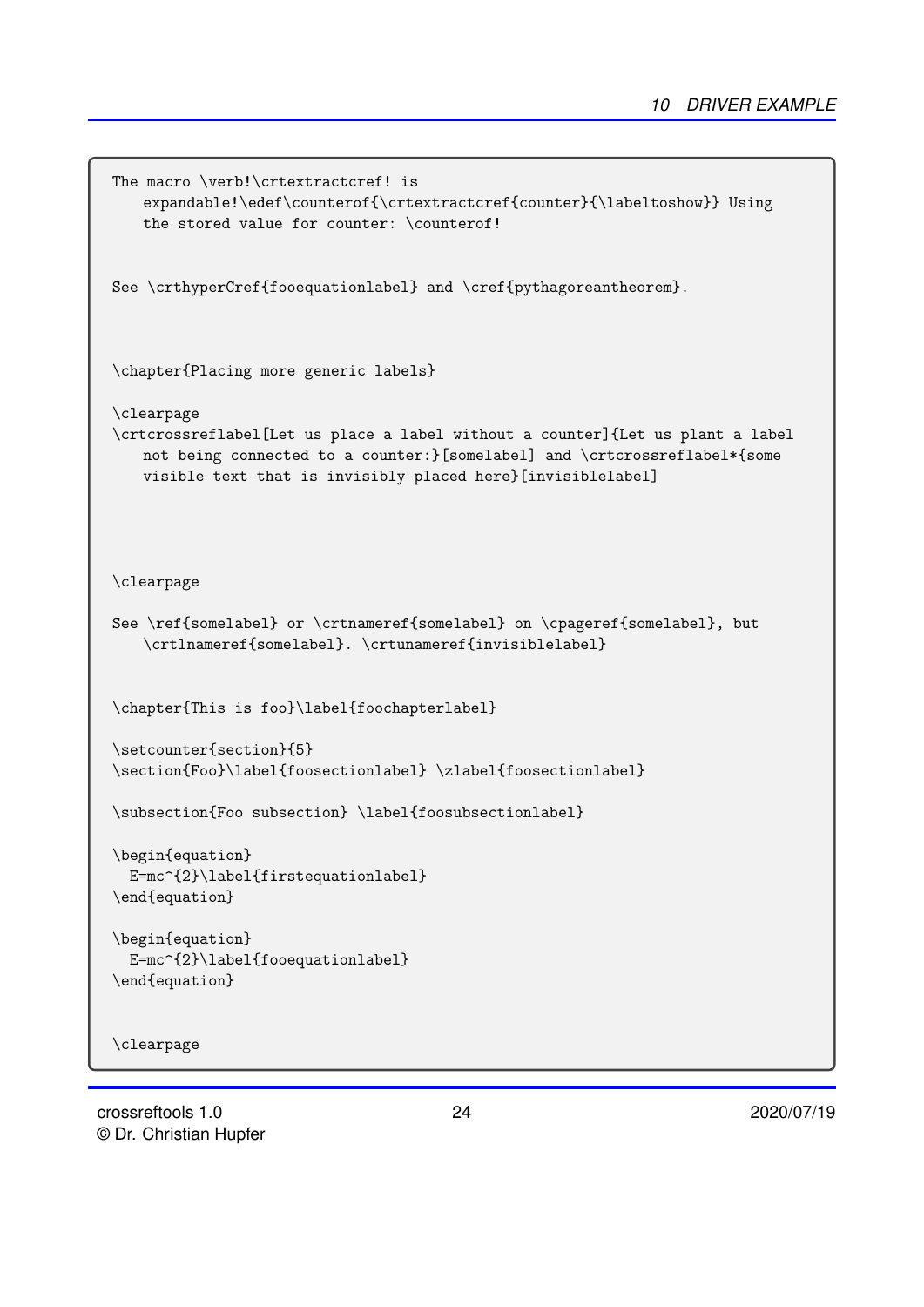```
\section{Another foo bar section}
\begin{equation}
  a^{2} + b^{2} = c^{2}\label{eq:2} and y the section of y and z and z and z and z and z and z and z and z and z and z and z and z and z and z and z and z and z and z and z and z and z and
    wrong counter type here for testing
\end{equation}
\chapter{Checking for label existence}
\crtifdefinedlabel{firstfooequationlabel}{%
  Yes, that label exists%
}{
  No, that label does not exist%
}
\crtcrefifdefinedlabel{fooequationlabel}{%
  Yes, that cleveref label exists%
}{
  No, that cleveref label does not exist%
}
\end{document}
```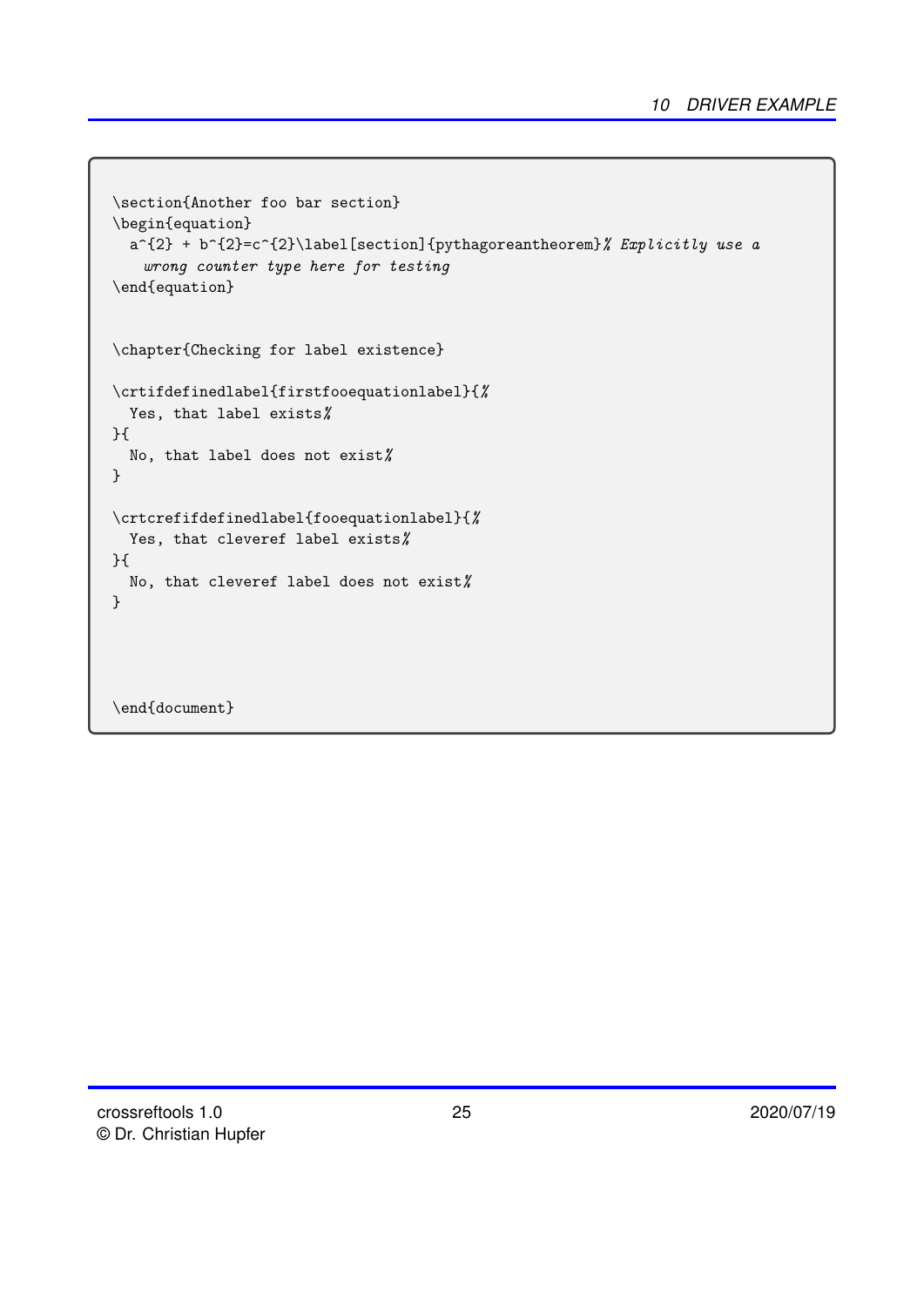# <span id="page-25-3"></span><span id="page-25-0"></span>**Part IV Meta information**

# <span id="page-25-1"></span>**11 Acknowledgements**

I would like to thank Javier Bezos to pointing me out to an issue with [\crtcrefnumber](#page-12-2)<sup>→ P.13</sup> when being used as counter value extracting and inserting it again into \setcounter or any other occurence where a number value is expected.

This issue is regarded fixed with  $\zeta$   $\zeta$   $\zeta$   $\zeta$   $\zeta$   $\zeta$ 

# <span id="page-25-2"></span>**12 Version history**

• Version v0.9 2019-01-03

Fixed bug in \crtaddlabeltotoc macro – it clashed in expansion contexts.

Thanks to user muzimuzhi-z from <https://tex.stackexchange.com> who provided the bug fix in his answer to https://tex.stackexchange.com/questions/554100/crossreftools-doclicce

• Version v0.9 2019-01-03

Fixed bug in  $\c{crtCref}$ <sup>-P. 14</sup> macro – it didn't show the reference number.

• Version v0.8 2018-12-29

Added [\crtcrefcountervalue](#page-12-3)<sup>→ P.13</sup>, see section [11](#page-25-1) for some explanation.

• Version v0.7 2018-12-28

Corrected two typos in  $\c{rtcref}$ <sup>+P.14</sup> and  $\c{rtcref}$ <sup>+P.14</sup>, leading to wrong reports of reference numbers.

- Version v0.6 2018-03-18
	- **–** Corrected the typo in this manual about [\crtifdefinedlabel](#page-17-2)<sup>→</sup> P. 18 and [\crtifundefinedlabel](#page-17-3)<sup>→</sup> P. 18
	- **–** Added the macros [\crtlnameref](#page-14-6)<sup>→</sup> P. 15 and [\crtunameref](#page-14-8)<sup>→</sup> P. 15 for providing a lower and upper case version of the first character in a  $\name{ref}$  - like usage.
	- **–** Provided the convenience wrappers [\crtnameref](#page-15-1)<sup>→</sup> P. 16 and [\crtnameref\\*](#page-15-2)<sup>→</sup> P. 16 in order to make code compilable if  $\Box$  **hyperref** is not loaded.

26 2020/07/19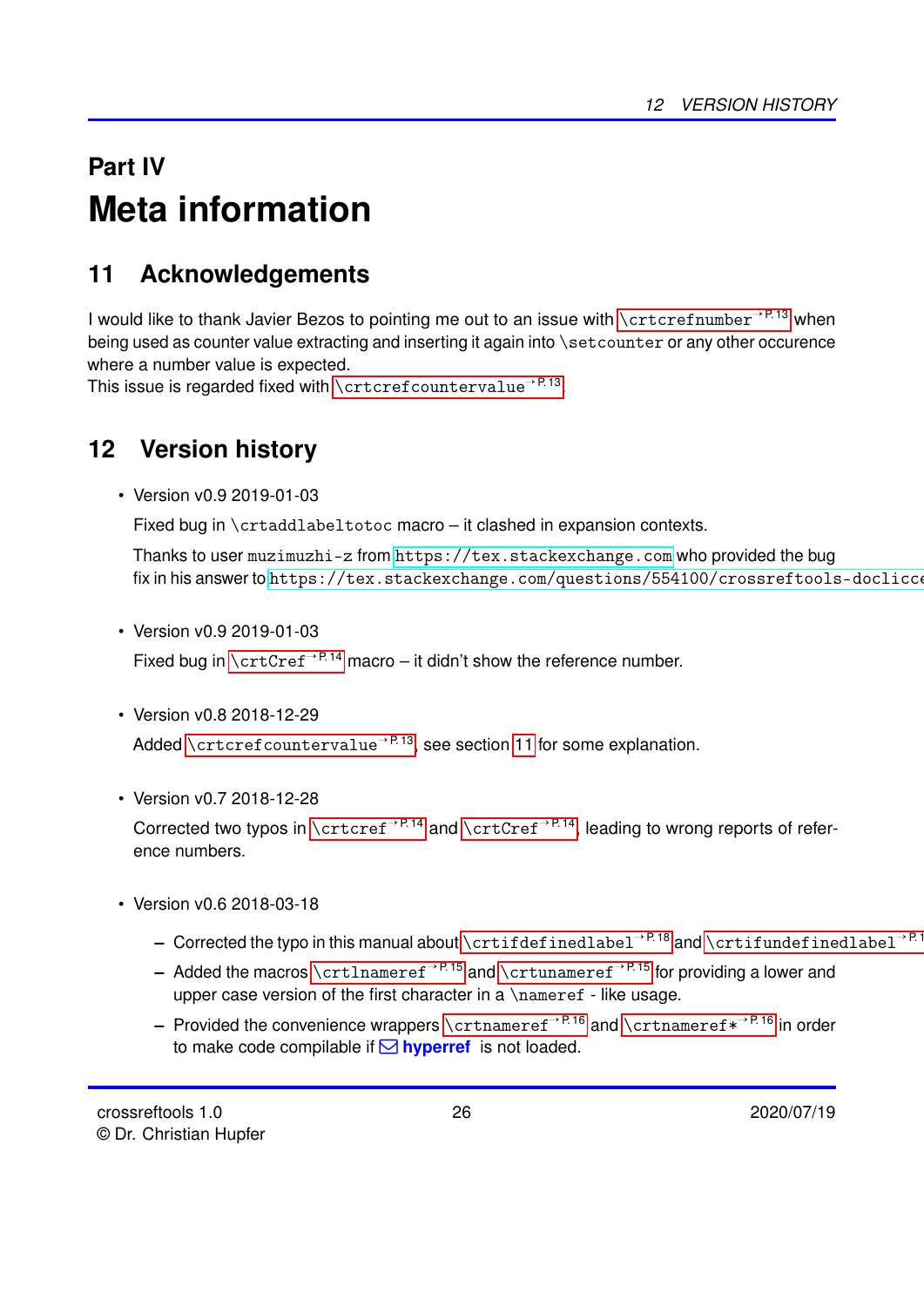- <span id="page-26-0"></span>• Version v0.5 2018-02-23
	- **–** Added the cleverefcompat option.
	- **–** Changed the internal code of [\crtcrefpage](#page-10-3)<sup>→</sup> P. 11 which was necessary after the update of **○ cleveref** to version 0.21
	- **–** Added some macros that check for label existence, see section [8](#page-17-0) about this.
- Version v0.4 2017-12-26
	- **–** Corrected typos in this documentation
	- **–** Added the # List of Labels feature and the relevant macros from section [9.](#page-17-1)
	- **–** Added the final and draft package options.
	- **–** Introduced more generic label content macros.
- Version v0.3 2017-10-29

Added the extraction macros for regular labels (i.e. not the  $\Box$  **cleveref** - related ones) and convenience wrappers for generating links.

• Version v0.2 2017-10-25

Introduced a check in [\crtcrefnamebylabel](#page-13-3)<sup>→P.14</sup> and [\crtCrefnamebylabel](#page-13-4)<sup>→P.14</sup> whether given label exists

• Version v0.1 2017-10-08 First version